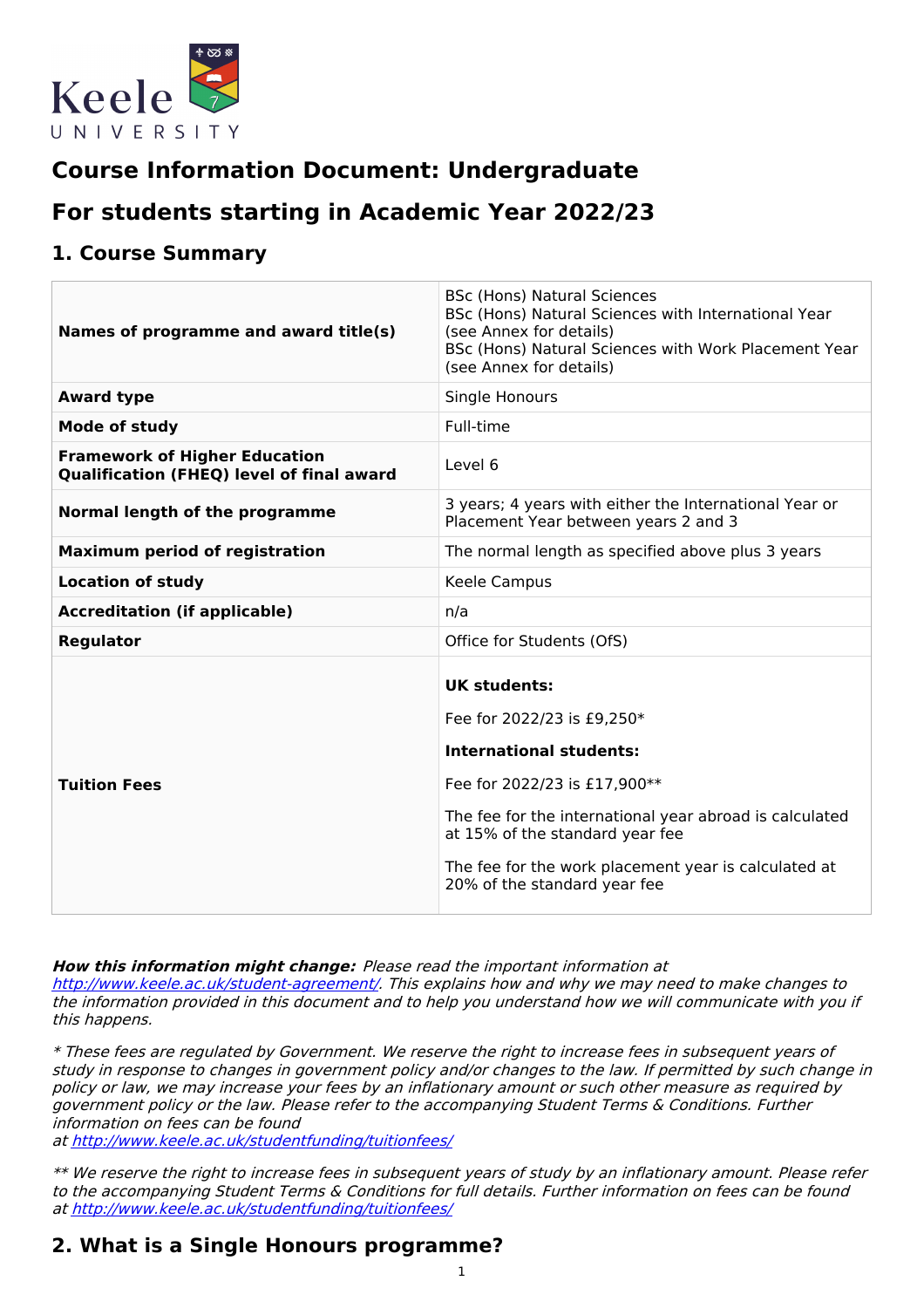The BSc Natural Sciences degree allows you to study a broad range of disciplines within a single honours programme.

The programme is highly interdisciplinary, drawing on the expertise of scientists in the fields of Biology, Mathematics, Psychology, Forensic Science, Chemistry, Physics, Computer Science, Environmental Science, Earth Science, and Geography. It is in keeping with Keele's commitment to offer a broad undergraduate degree programme, whilst providing opportunity for students to develop increased specialisation, or to maintain a broad science-based portfolio, within the structure of a Single Honours programme. Thus it enables students to gain, and be able to demonstrate, a distinctive range of graduate attributes.

Natural Sciences is available as a 3-year BSc or a 4-year MSci. The BSc is available for the following core disciplines: Astrophysics, Biology, Chemistry, Computer Science, Environmental Science, Forensic Science, Geology, Mathematics, Physical Geography, Physics and Psychology. The MSci is only available for Chemistry, Environmental Science, Forensic Science and Geology.

Students study the same module diets for the first two years on the BSc and MSci. Students may transfer between the BSc and MSci programmes up until the start of the third year of study. In third year, MSci students increase their specialism in their core discipline to prepare them for full specialism in fourth year. Progression to third year (Level 6) of the MSci Natural Sciences programme requires an average of at least 60% at Level 5 - students who do not attain this average are transferred automatically to the 3-year BSc Natural Sciences degree programme for Level 6.

These specifications refer solely to the BSc Natural Sciences programme. Students seeking further information on the 3-year BSc Honours Natural Sciences route are advised to consult the relevant programme specification.

# **3. Overview of the Programme**

The BSc (Hons) degree programme in Natural Sciences provides you with the opportunity to combine your interests in one core discipline, multiple additional sciences, and interdisciplinary practice within the structure of a Single Honours degree programme. It aims to provide students with the scientific skills and expertise required to tackle many of the world's most pressing scientific and societal problems. The course at Keele draws on the expertise of scientists from within the Schools of Life Sciences; Chemical and Physical Sciences; Geography, Geology and the Environment; Psychology; and Computing and Mathematics, but also has close links with Keele's BA/MA Liberal Arts programme providing students with opportunity for crossfaculty, interdisciplinary debates about topical world issues. The degree structure is designed to cater for students who wish to continue to study multiple science subjects in an integrated manner at degree level and who are open minded, creative, inquiring and excited by the challenge of solving complex problems. It aims to produce graduates who have the interdisciplinary background, communication and problem-solving skills to address complex scientific problems in a changing world.

You will choose one core discipline as a named route, accounting for half of your learning, that ensures you have a solid grounding in an established discipline. The remaining half of your learning is through an even mix of programme-specific interdisciplinary modules that cover the full range of disciplines offered by the programme and your own choice of modules that allows you to mix and match different subjects. The programme-specific interdisciplinary sessions include shared learning with interdisciplinary Liberal Arts students to enable you to apply Natural Sciences effectively within the wider society in which we live and work.

At the end of your first year, there is flexibility to transfer between certain core discipline routes dependent on the modules you have taken. You are also able to move over to a Single Honours degree in your core discipline if you decide you want to fully focus on that one discipline. Depending on the modules you have taken as options or electives, you may also be able to transfer onto a Combined Honours programme. Similarly, any first year student on Combined or Single Honours programme at Keele that is available as a core Natural Sciences discipline is also welcome to transfer into the second year of Natural Sciences.

Similarly, any first year student on a Single or Combined Honours programme at Keele for one of the BSc Natural Sciences core disciplines is also welcome to transfer into the second year of the BSci Natural Sciences.

# **4. Aims of the programme**

The broad aims of the programme are to:

- provide students with a sound scientific understanding of their selected 'core' science disciplines and the ability to apply this knowledge to help solve complex problems;
- gain a wide-range of laboratory and field-based skills, as appropriate to the student's chosen core science subjects, including the ability to carry out independent research;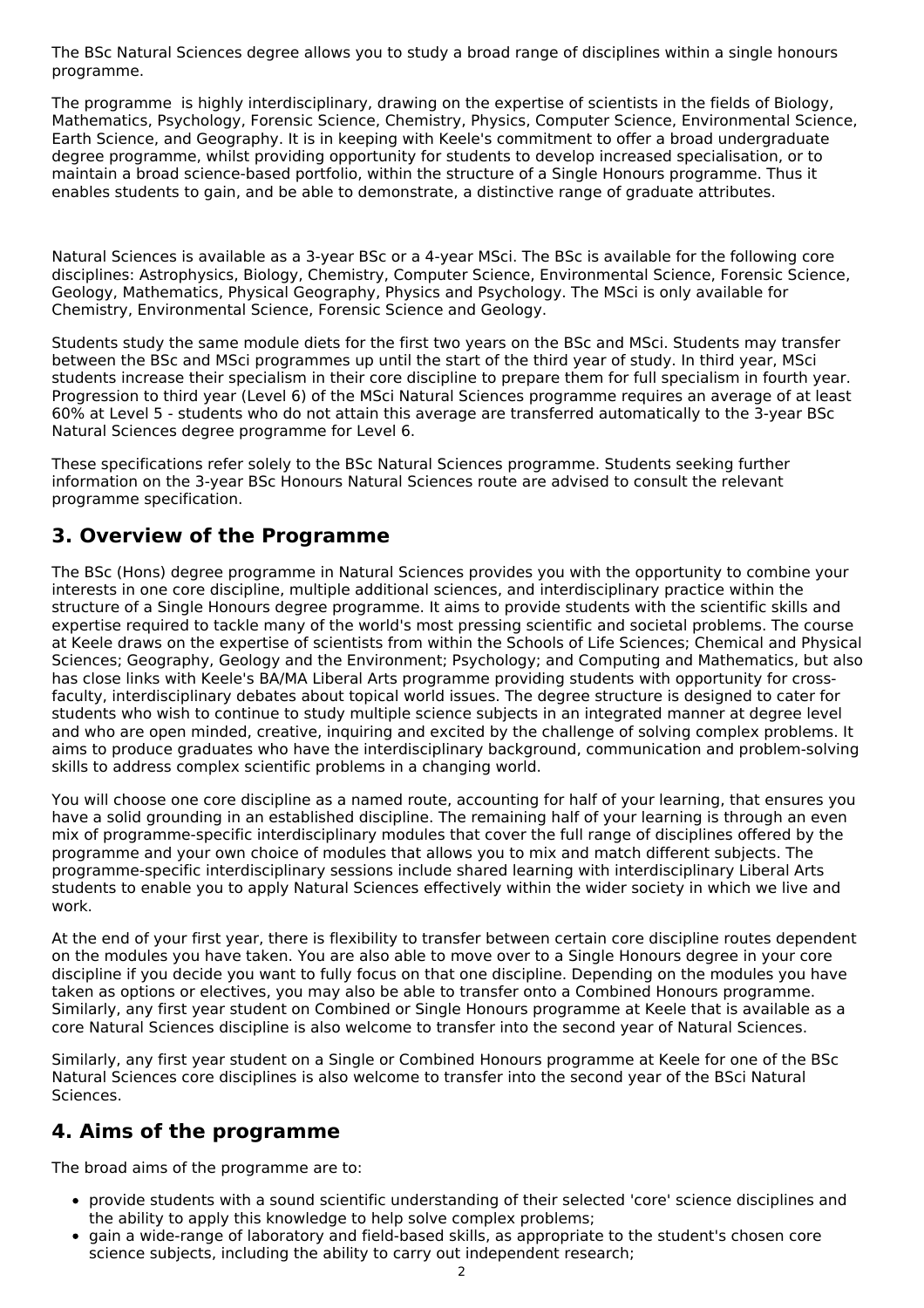- integrate scientific knowledge, and an awareness of social, economic and ethical issues, to address some of the World's most pressing societal concerns such as understanding the origins of the Universe, avoiding antibiotic drug resistance, mitigating climate change and providing long term food security;
- develop to a high professional standard, a broad range of employability skills including problem-solving, team work, independent research, communication and presentation skills.

# **5. What you will learn**

The intended learning outcomes of the programme (what students should know, understand and be able to do at the end of the programme), can be described under the following headings:

- Subject knowledge and understanding
- Subject specific skills
- Key or transferable skills (including employability skills)

## **Subject knowledge and understanding**

Successful students will be able to demonstrate knowledge and understanding of:

- the benefits of an interdisciplinary approach to science;
- the role Natural Scientists can play in the resolution of major challenges facing society;
- interdisciplinary perspectives on world/societal issues.

## **Subject specific skills**

Successful students will be able to:

- effectively search and critically review the academic literature relating to a current interdisciplinary debate/discourse;
- recognise and make choices between the different methodological approaches to interdisciplinary research;
- frame research questions, aims and objectives, and design effective and achievable research/ experimental projects;
- apply their knowledge, skills and experience to an aspect of current scientific research, through the use of established analytical scientific methods, literature review, data collection and interpretation;
- use a variety of evidence-based approaches to solve problems;
- apply reflection and critical skills to a wide range of issues;
- work with others to discover creative, innovative solutions to complex issues.

## **Key or transferable skills (including employability skills)**

Successful students will be able to:

- locate, evaluate and make effective use of a wide range of university-level information sources;
- communicate clearly and effectively using appropriate scientific language and conventions in both written and oral forms;
- communicate complex ideas to lay audiences in a variety of forms;
- communicate reflective and critical ideas through advanced written and oral presentation skills.

The full range of intended learning outcomes that will be achieved by students taking the Natural Sciences degree programme will be highly dependent upon which combination of sciences\* that they choose to study as 'core' and 'supporting'. Individual module specifications should be consulted for information on knowledge and understanding and skills obtained from optional modules within the degree programme, and for those modules taken as a supporting science. \*The exact combination of subjects which can be taken as core and supporting is dependent upon timetabling restrictions (see 'What is the Structure of the Programme').

## **Keele Graduate attributes**

Engagement with this programme will enable you to develop your intellectual, personal and professional capabilities. At Keele, we call these our ten Graduate Attributes and they include independent thinking, synthesizing information, creative problem solving, communicating clearly, and appreciating the social, environmental and global implications of your studies and activities. Our educational programme and learning environment is designed to help you to become a well-rounded graduate who is capable of making a positive and valued contribution in a complex and rapidly changing world, whichever spheres of life you engage in after your studies are completed.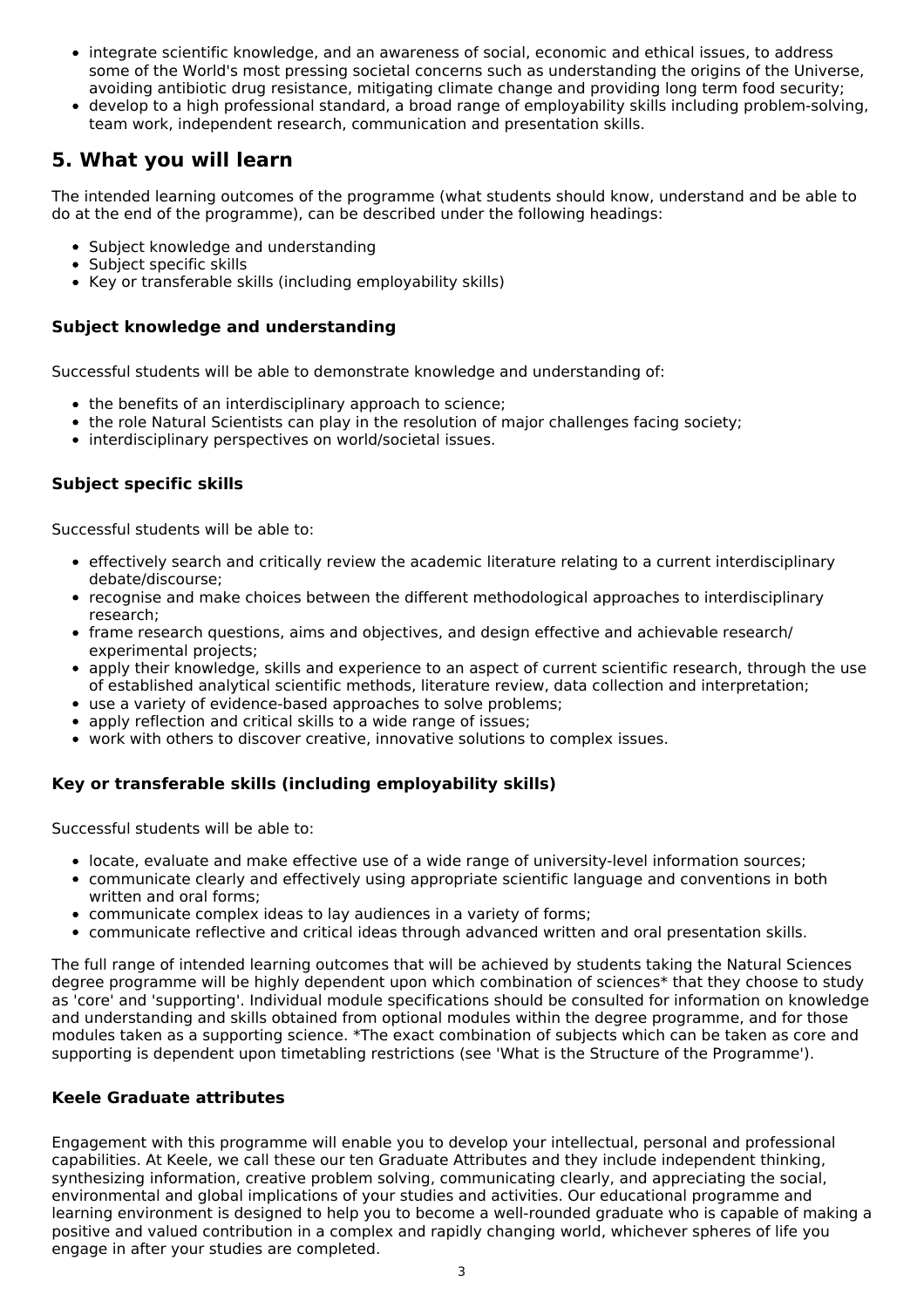Further information about the Keele Graduate Attributes can be found here: <http://www.keele.ac.uk/journey/>

# **6. How is the programme taught?**

Learning and teaching methods used on the programme vary according to the subject matter and level of the module. They include the following:

- Lectures
- Tutorials
- Laboratory Classes
- Problem-solving classes and workshops
- Screencasts
- Pre-laboratory and post-laboratory exercises
- Research projects
- IT instruction (spreadsheets, word-processing, chemical structure drawing, databases, textbook resources, information retrieval and literature searching)
- Group work
- Seminars with pre- and post-seminar discussions
- Interdisciplinary debates (links with BA Liberal Arts students)
- Self and peer-assessment for learning
- Information literacy activities
- Computer-aided learning (simulations and animations, online activities and exercises)
- Case studies
- Use of e-learning/the Keele Learning Environment (KLE)

Apart from these formal activities, students are also provided with regular opportunities to talk through particular areas of difficulty, and any special learning needs they may have, with their Personal Tutors or module lecturers on a one-to-one basis.

These learning and teaching methods enable students to achieve the learning outcomes of the programme in a variety of ways.

# **7. Teaching Staff**

As Natural Sciences is such an interdisciplinary subject, staff from across the Faculty of Natural Sciences make contributions to the degree programme. The teaching and research profiles of the staff that deliver and support the Natural Sciences programme can be found at:

School of Geography, Geology and the Environment: **<http://www.keele.ac.uk/gge/people/>**

School of Chemical and Physical Sciences: **<http://www.keele.ac.uk/chemistry/staff/>**

School of Life Sciences: **<http://www.keele.ac.uk/lifesci/people/>**

School of Computing and Mathematics: **<https://www.keele.ac.uk/scm/staff/>**

School of Psychology: **<https://www.keele.ac.uk/psychology/people/academic-stafflist/>**

The University will attempt to minimise changes to our core teaching teams, however, delivery of the programme depends on having a sufficient number of staff with the relevant expertise to ensure that the programme is taught to the appropriate academic standard.

Staff turnover, for example where key members of staff leave, fall ill or go on research leave, may result in changes to the programme's content. The University will endeavour to ensure that any impact on students is limited if such changes occur.

# **8. What is the structure of the Programme?**

The academic year runs from September to June and is divided into two semesters. The number of weeks of teaching will vary from course to course, but you can generally expect to attend scheduled teaching sessions between the end of September and mid-December, and from mid-January to the end of May.

Our degree courses are organised into modules. Each module is usually a self-contained unit of study and each is usually assessed separately with the award of credits on the basis of  $1$  credit = 10 hours of student effort. An outline of the structure of the programme is provided in the tables below.

There are three types of module delivered as part of this programme. They are:

- Compulsory modules a module that you are required to study on this course;
- Optional modules these allow you some limited choice of what to study from a list of modules;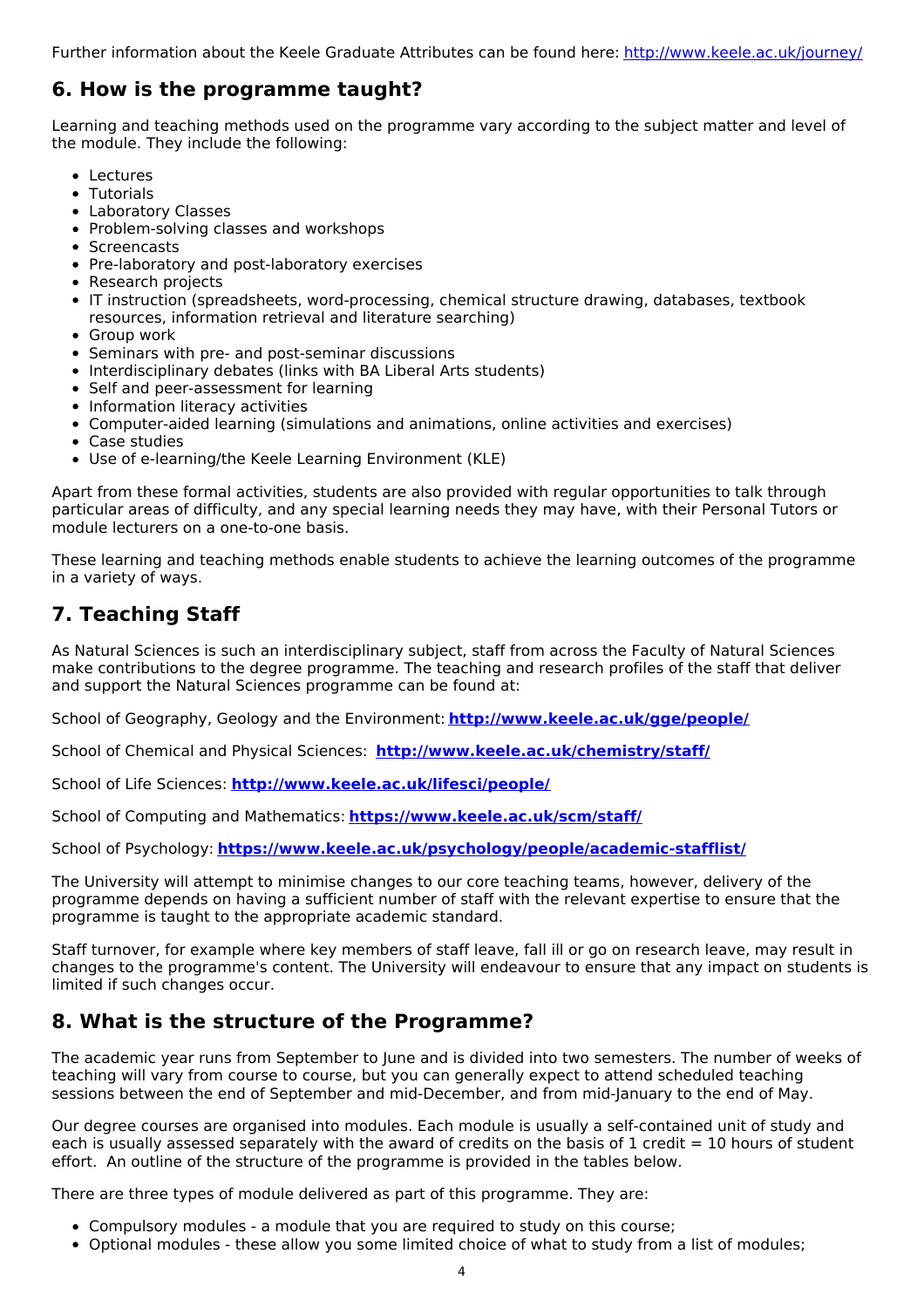Elective modules (Global Challenge Pathways at Level 4) - a choice of modules from different subject areas within the University that count towards the overall credit requirement but not the number of subject-related credits.

A summary of the credit requirements per year is as follows, with a minimum of 90 subject credits (compulsory plus optional) required for each year.

For further information on the content of modules currently offered, including the list of elective modules, please visit: <https://www.keele.ac.uk/recordsandexams/modulecatalogue/>

#### **Core discipline routes through the BSc Natural Sciences**

Students studying BSc Natural Sciences choose one core discipline from the following options as their named route through the programme:

- Astrophysics (route code NSC-ASTSH)
- Biology (route code NSC-BIOSH)
- Chemistry (route code NSC-CHESH)
- Computer Science (route code NSC-CSCSH)
- Environmental Science (route code NSC-EVSSH)
- Forensic Science (route code NSC-FSCSH)
- Geography\* (route code NSC-GBSSH)
- Geology (route code NSC-GEOSH)
- Mathematics (route code NSC-MATSH)
- Physics (route code NSC-PHYSH)
- Psychology (route code NSC-PSYS)

\* Geography as Combined Honours is available as BA or BSc routes - BSc Natural Sciences students follow the BSc module diet from Geography

The module diet at Level 4 (Year 1) and Level 5 (Year 2) follows the equivalent for the Combined Honours programme in that subject.

At Level 6, students continue to take 60 credits from their core discipline (students on equivalent Combined Honours programmes take 0-90 credits as they have another parallel subject from which they must take 90 overall subject-specific credits).

#### **Overall structure of credits per year for the BSc Natural Sciences**

|                                                                         | Year 1 (Level<br>4) | Year 2 (Level<br>5) | Year 3 (Level<br>6) |
|-------------------------------------------------------------------------|---------------------|---------------------|---------------------|
| Core discipline (compulsory and/or options)                             | 60 credits          | 60 credits          | 60 credits          |
| Natural Sciences option modules or Global Challenge<br>Pathways modules | 30 credits          | 30 credits          | 30 credits          |
| Interdisciplinary: BSc/MSc Natural Sciences                             | 15 credits          | 15 credits          | 15 credits          |
| Interdisciplinary: BSc/MSc Natural Sciences and BA/MA Liberal<br>Arts   | 15 credits          | 15 credits          | 15 credits          |

## **Module Lists**

#### **Level 4**

| <b>Compulsory modules</b>                                | <b>Module Code</b> | <b>Credits</b> | <b>Period</b> |
|----------------------------------------------------------|--------------------|----------------|---------------|
| Science & Society                                        | NAT-10001          | 15             | Semester 1-2  |
| Applied Interdisciplinary Science Case<br><b>Studies</b> | NAT-10005          | 15             | Semester 1-2  |

#### **Level 4 Module Rules**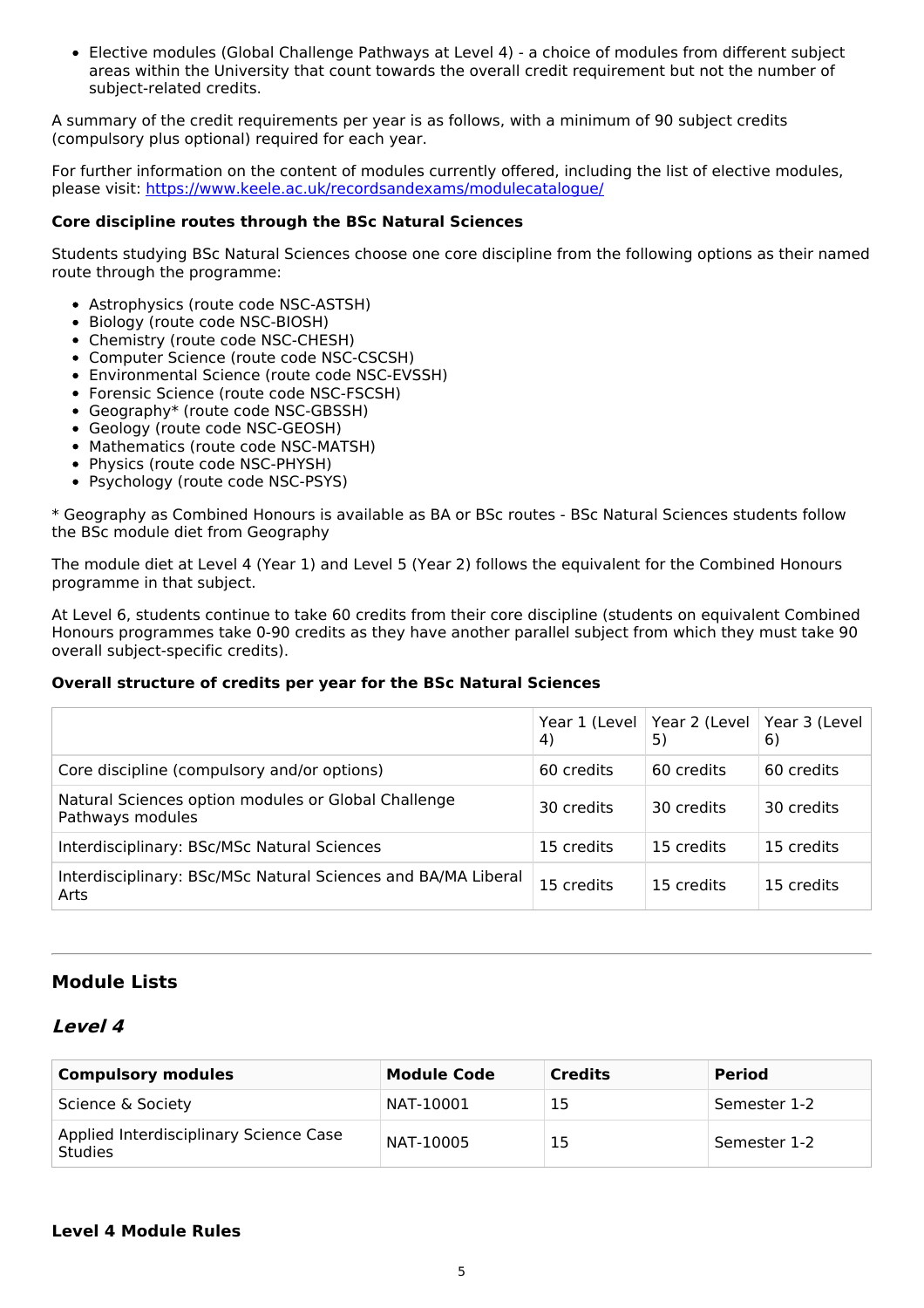## **Summary of option modules and any applicable rules**

Availability of option modules depends on timetabling and sometimes prerequisite study. All modules run in their normal timetable sessions as per the host discipline - with no requirement to adjust timetabling for availability to Natural Sciences students, which would not be feasible because core disciplines are spread across all 3 blocks of the block timetable.

School of Chemical and Physical Sciences

#### **PHYSICS option modules**

None available

#### **CHEMISTRY option modules**

#### All **require A-level chemistry or equivalent** and **not available to students taking Chemistry as core discipline**:

- CHE-10044 Introductory Environmental Chemistry (15) S2
- CHE-10063 Chemical structure and Reactivity (30) S1-2 **compulsory for students taking Chemistry as core discipline**
- CHE-10065 Environmental and Sustainable Chemistry (30) S1-2
- CHE-10051 Sustainable Chemistry (15) S1

#### **FORENSIC SCIENCE option modules**

#### All **require A-level chemistry or A-Level-biology** or equivalent

FSC-10001 Forensic Science Skills and Practice (30) S2 FSC-10005 Forensic Identification and Investigation (30) S1-2: FSC-10005 **compulsory for students taking Forensic Science as core discipline**

#### School of Computing and Mathematics

#### **COMPUTER SCIENCE option modules**

Available for all students

- CSC-10024 Programming I Programming Fundamentals (15) S1
- CSC-10025 Cybercrime (15) S1
- CSC-10029 Fundamentals of Computing (15) S1
- CSC-10026 Computer Animation and Multimedia (15) S2
- CSC-10035 Natural Computation (15) S2
- CSC-10040 Introduction to Interaction Design (15) S2

#### **Mathematics option modules**

#### All **require A-level Mathematics** or equivalent

- MAT-10051 Applied Mathematics (15) S2
- MAT-10053 Statistics (15) S2

School of Geography, Geology and the Environment

#### **ENVIRONMENTAL SCIENCE option modules**

Available for all students

- ESC-10043 Greening Business: Employability and Sustainability (15) S2
- ESC-10061 Studying the Environment (15) S1-2 **compulsory for students taking Environmental Science as core discipline**
- ESC-10066 Climate Change: the Scientific Context (15) S2 **compulsory for students taking Environmental Science as core discipline**
- GEG-10015 Nature, Conservation and Society (15) S1

#### **GEOGRAPHY option modules**

Available for all students

- ESC-10039 Fundamentals of Physical Geography (15) S1
- ESC-10041 People and the Environment (15) S2
- GEG-10011 Geography and Geographers (15) S1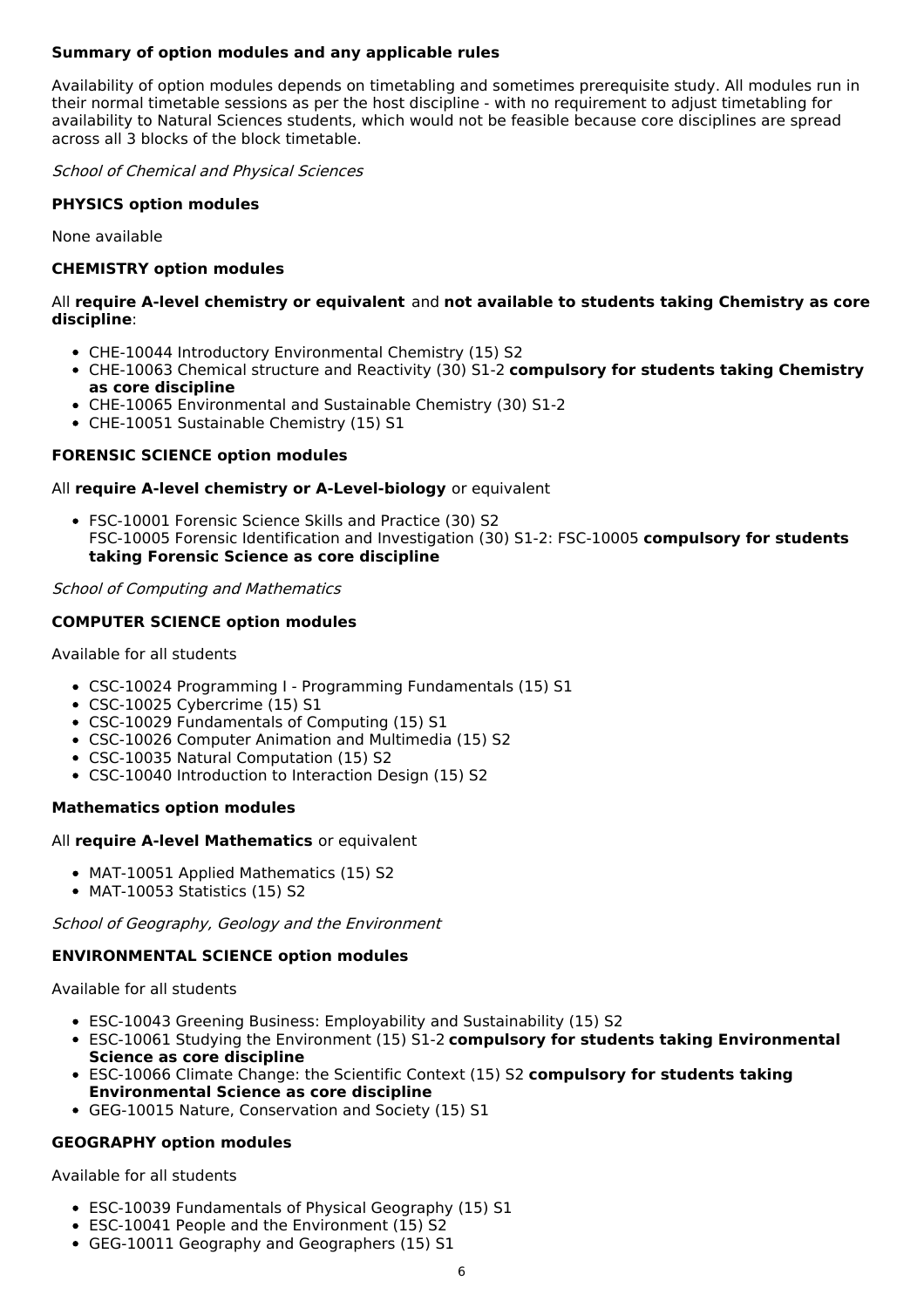- GEG-10012 Practising Human Geography (15) S2
- GEG-10013 Human Geographies (15) S1

#### **GEOLOGY option modules**

Available for all students

- ESC-10074 Earth Structure (15) Sem1 **compulsory for students taking Geology as core discipline**
- ESC-10070 Minerals and Rocks (15) Sem1 **compulsory for students taking Geology as core discipline**
- ESC-10076 Stratigraphy and Palaeontology (15) Sem2 **compulsory for students taking Geology as core discipline**
- ESC-10047 Geology Data Visualisation, Analysis and Interpretation (15) Sem2
- ESC-10048 The Earth System (15) Sem2

#### School of Life Sciences

#### **BIOLOGY option modules**

Available for all students

- LSC-10081 Animal Biology (30) S1
- LSC-10083 Ecology & Plant Biology (30) S2

#### School of Psychology

#### **PSYCHOLOGY option modules**

Available for all students

- PSY-10021 Understanding Self and Others Better: An Introduction to Counselling Theories (15) S1
- CRI-10012 Psychology and Crime (15) S1
- PSY-10019 Applied Psychology (15) S2 **PSY-10019 cannot be taken by students who have previously taken Foundation Year modules PSY00002 or PSY00003**
- PSY-10026 Distress and Mental Health (15) S2

#### **LIBERAL ARTS option modules**

- LIB-10005 Introduction to the Liberal Arts (15) Semester 1-2
- PIR-10047 The politics of sustainability (15) Semester 1

**Students take 60 credits of modules for their selected core discipline** (mirroring the relevant subject Combined Honours diet). These may all be compulsory or there may be options.

#### **School of Chemical and Physical Sciences**

\* Astrophysics students take compulsory PHY-10023 (Electricity and Stellar Structure), whilst Physics students take compulsory PHY-10021 (Electricity and Magnetism)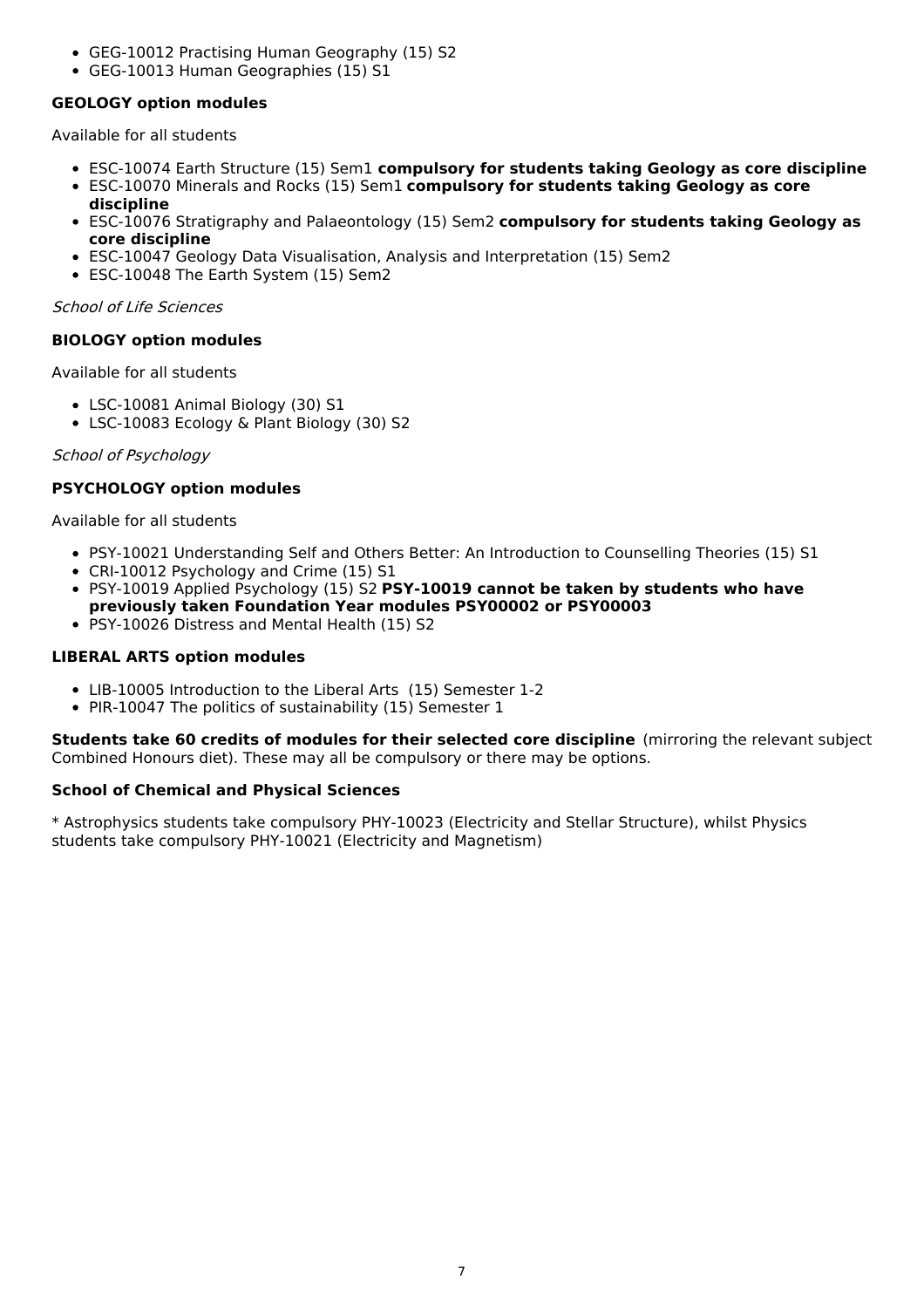| Core discipline           | Code           | Title                                                 | Period           | Credits | Type        |
|---------------------------|----------------|-------------------------------------------------------|------------------|---------|-------------|
|                           | PHY-<br>10022  | Mechanics, Gravity and Relativity                     | Semester 1       | 15      | Compulsory  |
|                           | PHY-<br>10024  | Nature of matter                                      | Semester 1       | 15      | Compulsory  |
| Astrophysics /<br>Physics | PHY-<br>10020  | Oscillations and Waves                                | Semester 2       | 15      | Compulsory  |
|                           | PHY-<br>10021* | <b>Electricity and Magnetism</b>                      | Semester 2       | 15      | Compulsory* |
|                           | PHY-<br>10023* | <b>Electricity and Stellar Structure</b>              | Semester 2       | 15      | Compulsory* |
|                           | CHE-<br>10061  | Practical and Professional Chemistry<br><b>Skills</b> | Semester 1-<br>2 | 30      | Compulsory  |
| Chemistry                 | CHE-<br>10063  | <b>Chemical Structure and Reactivity</b>              | Semester 1-<br>2 | 30      | Compulsory  |
| <b>Forensic Science</b>   | FSC-<br>10003  | Forensic Chemistry and Analysis                       | Semester 1-<br>2 | 30      | Compulsory  |
|                           | FSC-<br>10005  | Forensic Identification and<br>Investigation          | Semester 1-<br>2 | 30      | Compulsory  |

## **School of Computing and Mathematics**

| Core discipline     | Code          | Title                                       | Period           | Credits | <b>Type</b> |
|---------------------|---------------|---------------------------------------------|------------------|---------|-------------|
|                     | CSC-<br>10024 | Programming I - Programming<br>Fundamentals | Semester 1       | 15      | Compulsory  |
|                     | CSC-<br>10029 | <b>Fundamentals of Computing</b>            | Semester 1       | 15      | Compulsory  |
|                     | CSC-<br>10056 | Communication, Confidence and<br>Competence | Semester 2       | 15      | Compulsory  |
| Computer<br>Science | CSC-<br>10025 | Cybercrime                                  | Semester 1       | 15      | Option      |
|                     | CSC-<br>10033 | Systems and Architecture                    | Semester 1       | 15      | Option      |
|                     | CSC-<br>10026 | <b>Computer Animation and Multimedia</b>    | Semester 2       | 15      | Option      |
|                     | CSC-<br>10035 | <b>Natural Computation</b>                  | Semester 2       | 15      | Option      |
|                     | CSC-<br>10040 | Introduction to Interaction Design          | Semester 2       | 15      | Option      |
| <b>Mathematics</b>  | MAT-<br>10046 | Calculus                                    | Semester 1-<br>2 | 30      | Compulsory  |
|                     | MAT-<br>10047 | Algebra                                     | Semester 1-<br>2 | 30      | Compulsory  |

## **School of Geography, Geology and the Environment**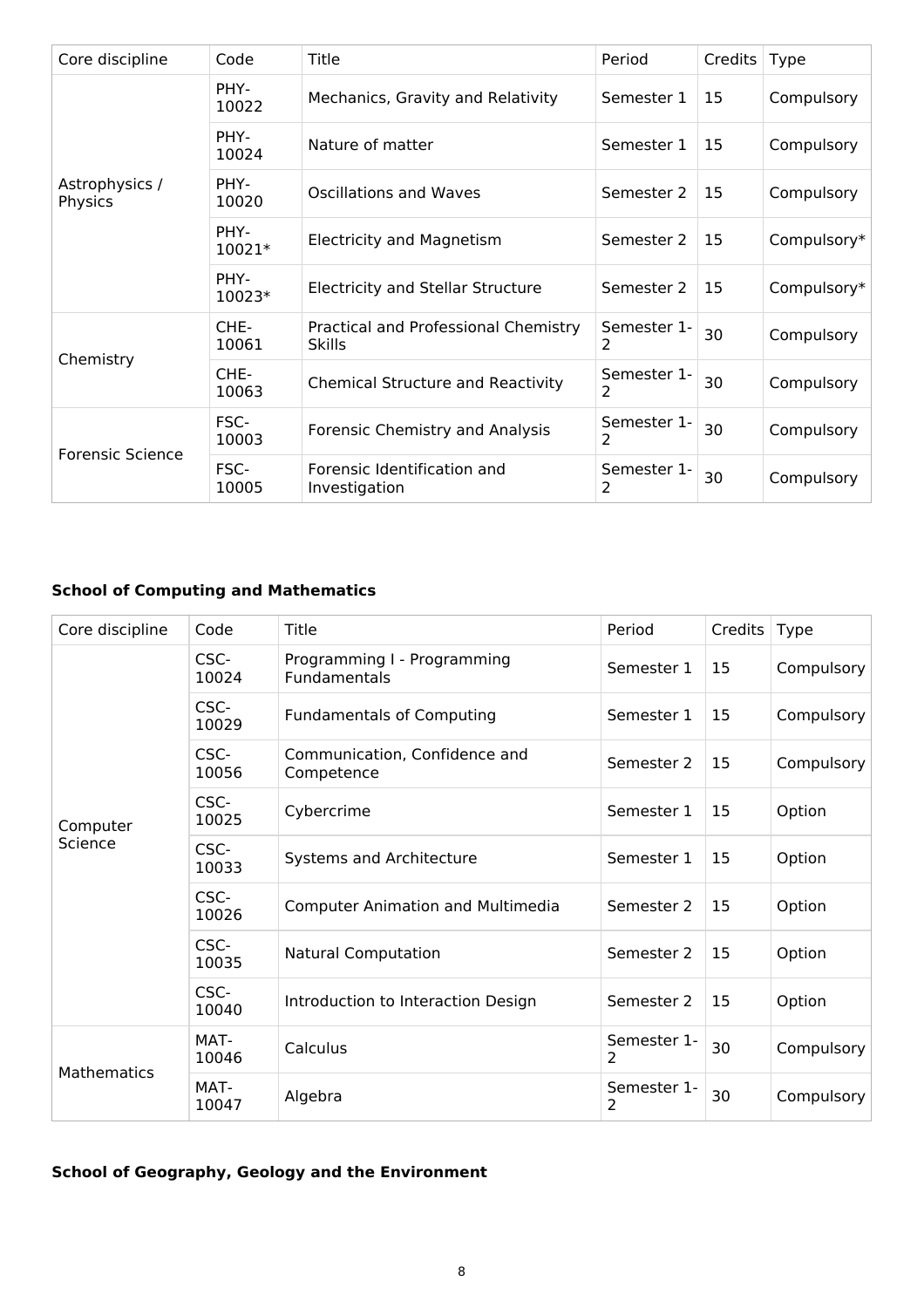| Core discipline | Code          | Title                                                         | Period            | Credits | Type       |
|-----------------|---------------|---------------------------------------------------------------|-------------------|---------|------------|
|                 | CHE-<br>10044 | Introductory Environmental Chemistry                          | Semester<br>1     | 15      | Compulsory |
| Environmental   | ESC-<br>10061 | Studying the Environment                                      | Semester<br>$1-2$ | 15      | Compulsory |
| Science         | ESC-<br>10068 | Academic, Professional and Fieldwork<br><b>Skills</b>         | Semester<br>$1-2$ | 15      | Compulsory |
|                 | ESC-<br>10066 | Climate Change: The Scientific and<br><b>Societal Context</b> | Semester<br>2     | 15      | Compulsory |
|                 | ESC-<br>10039 | <b>Fundamentals of Physical Geography</b>                     | Semester<br>1     | 15      | Compulsory |
|                 | ESC-<br>10068 | Academic, Professional and Fieldwork<br><b>Skills</b>         | Semester<br>$1-2$ | 15      | Compulsory |
| Geography       | ESC-<br>10041 | People and the Environment                                    | Semester<br>2     | 15      | Compulsory |
|                 | ESC-<br>10066 | Climate Change: The Scientific and<br><b>Societal Context</b> | Semester<br>2     | 15      | Compulsory |
|                 | ESC-<br>10070 | <b>Minerals and Rocks</b>                                     | Semester<br>1     | 15      | Compulsory |
| Geology         | ESC-<br>10074 | Earth Structure                                               | Semester<br>1     | 15      | Compulsory |
|                 | ESC-<br>10068 | Academic, Professional and Fieldwork<br><b>Skills</b>         | Semester<br>$1-2$ | 15      | Compulsory |
|                 | ESC-<br>10076 | Stratigraphy and Palaeontology                                | Semester<br>2     | 15      | Compulsory |

## **School of Life Sciences**

\* Biology core discipline students take LSC-10087 as a compulsory but zero-credit module. All Biology labwork across this Level of study will be coordinated through this module and assessed within other creditbearing modules across the year where appropriate. This module also provides helpful academic support and development material that provide added value to enhance your overall student experience.

| Core discipline | Code       | Title                          | Period       | Credits | Type       |
|-----------------|------------|--------------------------------|--------------|---------|------------|
| <b>Biology</b>  | LSC-10074  | Physiology and Anatomy         | Semester 1-2 | 30      | Compulsory |
|                 | LSC-10085  | <b>Fundamentals of Biology</b> | Semester 1-2 | 30      | Compulsory |
|                 | LSC-10087* | <b>Core Practical Skills</b>   | Semester 1-2 | 0*      | Compulsory |

## **School of Psychology**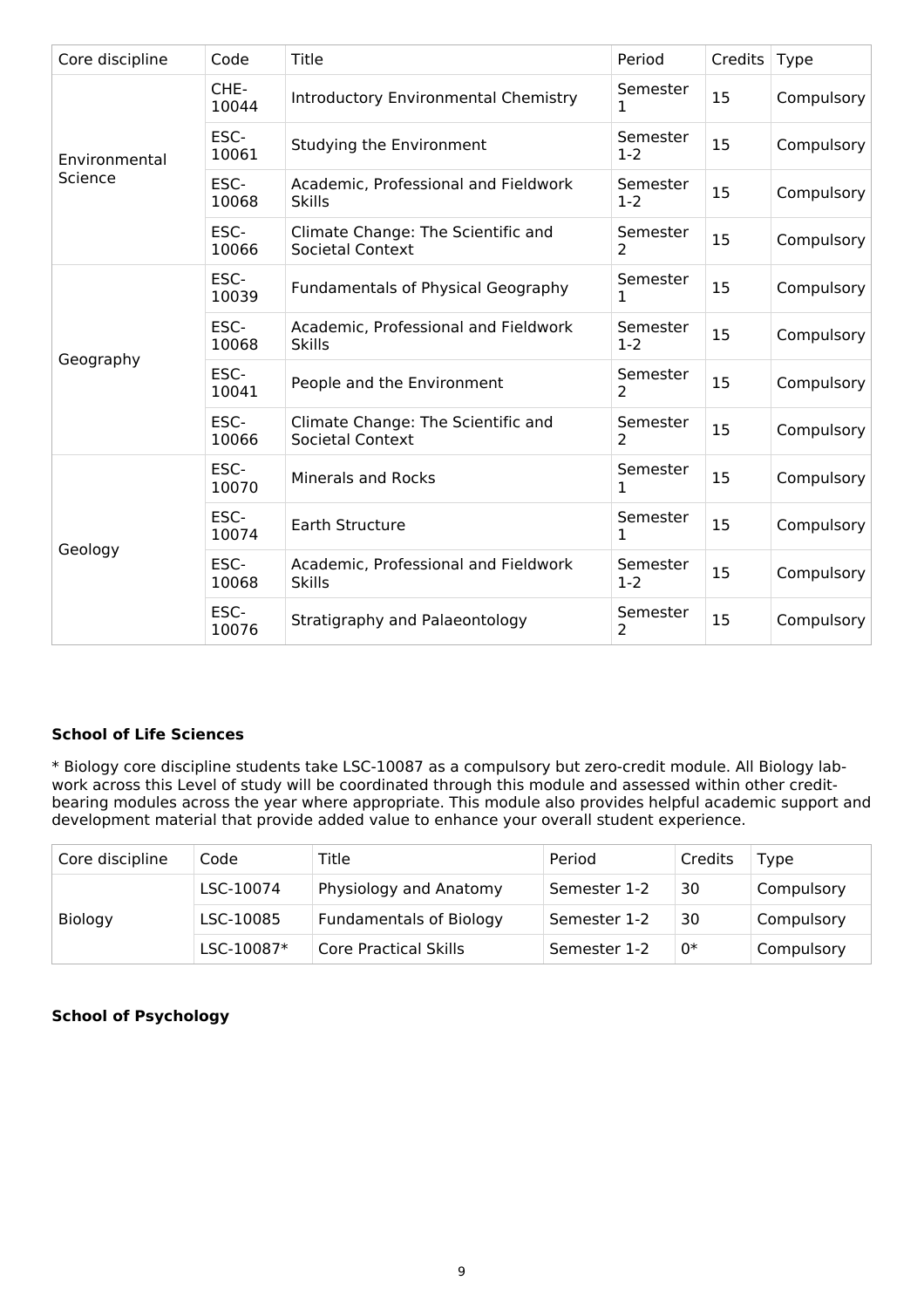| Core<br>discipline | Code          | Title                                                  | Period   | Credits   Type |            |
|--------------------|---------------|--------------------------------------------------------|----------|----------------|------------|
| Psychology         | PSY-<br>10033 | Introduction to developmental and social<br>psychology | Semester | 15             | Compulsory |
|                    | PSY-<br>10036 | Introduction to Research Design for Psychology         | Semester | 15             | Compulsory |
|                    | PSY-<br>10031 | Introduction to statistics for psychology              | Semester | 15             | Compulsory |
|                    | PSY-<br>10034 | Introduction to biological and cognitive<br>psychology | Semester | 15             | Compulsory |

## **Global Challenge Pathways (GCPs) - Level 4 (year 1) students only**

Students at Level 4 in 2022/23 have the option of taking a Global Challenge Pathway, which includes one 15 credit module in each year of the degree. Global Challenge Pathways offer students the chance to fulfil an exciting, engaging route of interdisciplinary study. Choosing a pathway, students will be presented with a global issue or 'challenge' which directly relates to societal issues, needs and debates. They will be invited to take part in academic and external facing projects which address these issues, within an interdisciplinary community of students and staff. Students completing a Global Challenge Pathway will receive recognition on their degree certificate.

| <b>Digital</b><br><b>Futures</b>                    | The Digital Futures pathway offers you the opportunity to become an active contributor to<br>current debates, cutting-edge research, and projects with external partners, addressing<br>both the exciting potential and the challenges of disruptive digital transformation across<br>all spheres of life.<br>Part of a diverse and interdisciplinary pathway community, you will engage in exciting,<br>impactful collaborative project work in innovative formats. Engaged in real-world<br>scenarios, you will use digital technology and creativity to promote inclusive, empowering,<br>and sustainable change at local and global levels.<br>Module: A digital life: challenges and opportunities (GCP-10005)                                                               |
|-----------------------------------------------------|-----------------------------------------------------------------------------------------------------------------------------------------------------------------------------------------------------------------------------------------------------------------------------------------------------------------------------------------------------------------------------------------------------------------------------------------------------------------------------------------------------------------------------------------------------------------------------------------------------------------------------------------------------------------------------------------------------------------------------------------------------------------------------------|
| <b>Climate</b><br>Change &<br><b>Sustainability</b> | Through the Climate Change & Sustainability pathway you will develop the skills,<br>understanding and drive to become agents of change to tackle climate change and wider<br>sustainability challenges.<br>You will work with international partners to explore climate change and sustainability in<br>different international contexts; lead your own projects to drive real change in your<br>communities; and be part of educating others to help achieve a more sustainable future.<br>Module: Climate Change & Sustainable Futures: Global Perspectives (GCP-<br>10009)                                                                                                                                                                                                     |
| <b>Social Justice</b>                               | Students on this pathway will embark on a reflective journey drawing upon decolonising,<br>feminist, and ethical perspectives on social justice, forging transformative outputs as<br>agents of change.<br>You will enter a dialogue with local, national, and international partners from Universities,<br>NGOs, International Human Rights Committees. You will engage with key societal<br>challenges, for example Covid 19 as a social crisis with impact on gender and racial<br>identities. The pathway will allow you to monitor and critically evaluate policies and<br>human rights treaties, and produce and disseminate digitally fluent, international and<br>sustainable project findings.<br>Module: Reflections on Social Injustices, Past and Present (GCP-10003) |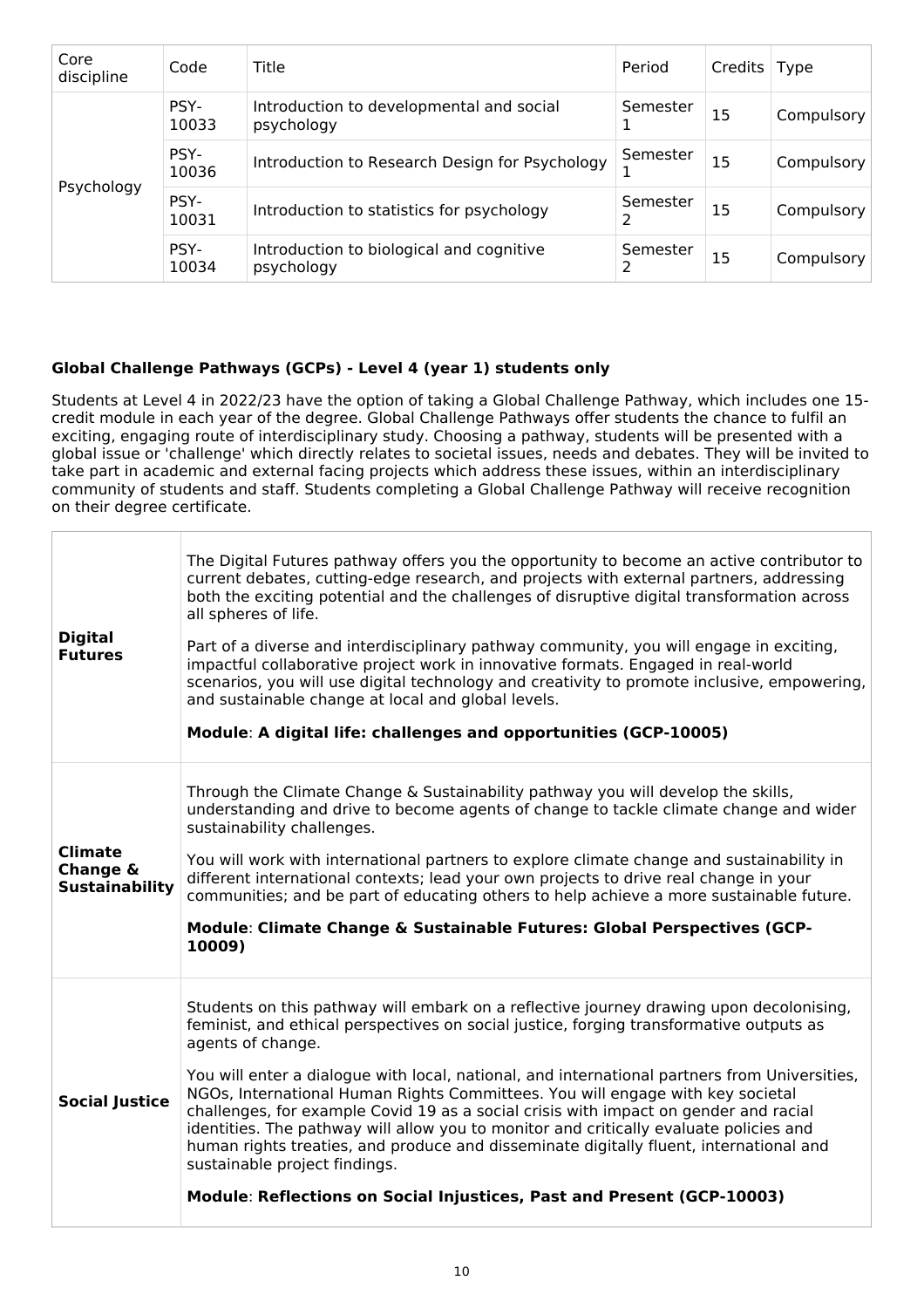| <b>Enterprise &amp;</b><br>the Future of<br>Work        | If we are to achieve the promise of Sustainable Development Goals, solve the climate<br>crisis and take advantage of the changes that the digital revolution provide, we need to<br>understand the power of enterprise and prepare for future contexts of work, creativity and<br>disruption.<br>Supporting you to be part of future-facing solutions, this pathway will give you the ability<br>to make judgements on the utilisation of resources, labour and capital. It will support you<br>in developing creative, original thinking, allowing you to collaborate on projects that<br>persuade and effect change, setting you up to thrive in future environments of work and<br>innovation.<br>Module: Enterprise and the Future of Work 1 (GCP-10007)                                                                                                                                                                                                                                                                                                                                                   |
|---------------------------------------------------------|----------------------------------------------------------------------------------------------------------------------------------------------------------------------------------------------------------------------------------------------------------------------------------------------------------------------------------------------------------------------------------------------------------------------------------------------------------------------------------------------------------------------------------------------------------------------------------------------------------------------------------------------------------------------------------------------------------------------------------------------------------------------------------------------------------------------------------------------------------------------------------------------------------------------------------------------------------------------------------------------------------------------------------------------------------------------------------------------------------------|
| <b>Global Health</b><br><b>Challenges</b>               | By taking the global health challenge pathway you will develop solutions to improve the<br>health and quality of life for particular people and communities, engaging with these<br>groups to co-design interventions.<br>This pathway will provide you with skills that go beyond a focus on health and will allow<br>you to develop your ability to work in a team and lead change in society. The knowledge,<br>skills and work experience will complement your core degree and enhance your career<br>opportunities and graduate aspirations.<br>Module: Key concepts and challenges in global health (GCP-10001)                                                                                                                                                                                                                                                                                                                                                                                                                                                                                          |
| Languages &<br><b>Intercultural</b><br><b>Awareness</b> | By choosing modules from this pathway, will develop a practical knowledge of a specific<br>language, allowing you to graduate with an enhanced degree title, or develop skills to<br>teach English as a Foreign Language. You will meet and communicate with speakers<br>different linguistic and cultural communities, ranging from students at partner universities<br>in Japan and China, to refugees in Hanley, and develop an understanding of how<br>languages and cultures interact.<br>This pathway explores the power of language as a force both for breaking down and<br>building cultural and political barriers - words can be weapons as well as bridges. You will<br>examine how language is used, examine linguistic choices and how these impact on<br>intercultural understanding. Throughout the pathway we also examine the practice of<br>communication across cultural contexts, exploring cultural differences such as the<br>language of ethnicity and gender.<br>Modules: you will be able to select from either a Modern Language of your<br>choice OR Certificate in TESOL Level 1. |

## **Level 5**

| <b>Compulsory modules</b>                            | <b>Module Code</b> | <b>Credits</b> | <b>Period</b> |
|------------------------------------------------------|--------------------|----------------|---------------|
| <b>Research Skills for Natural Scientists</b>        | NAT-20001          | 15             | Semester 1-2  |
| Interdisciplinary Perspectives on Wicked<br>Problems | NAT-20007          | 15             | Semester 1-2  |

## **Level 5 Module Rules**

## **Summary of option modules and any applicable rules**

Availability of option modules depends on timetabling and sometimes prerequisite study. All modules run in their normal timetable sessions as per the host discipline - with no requirement to adjust timetabling for availability to Natural Sciences students, which would not be feasible because core disciplines are spread across all 3 blocks of the block timetable.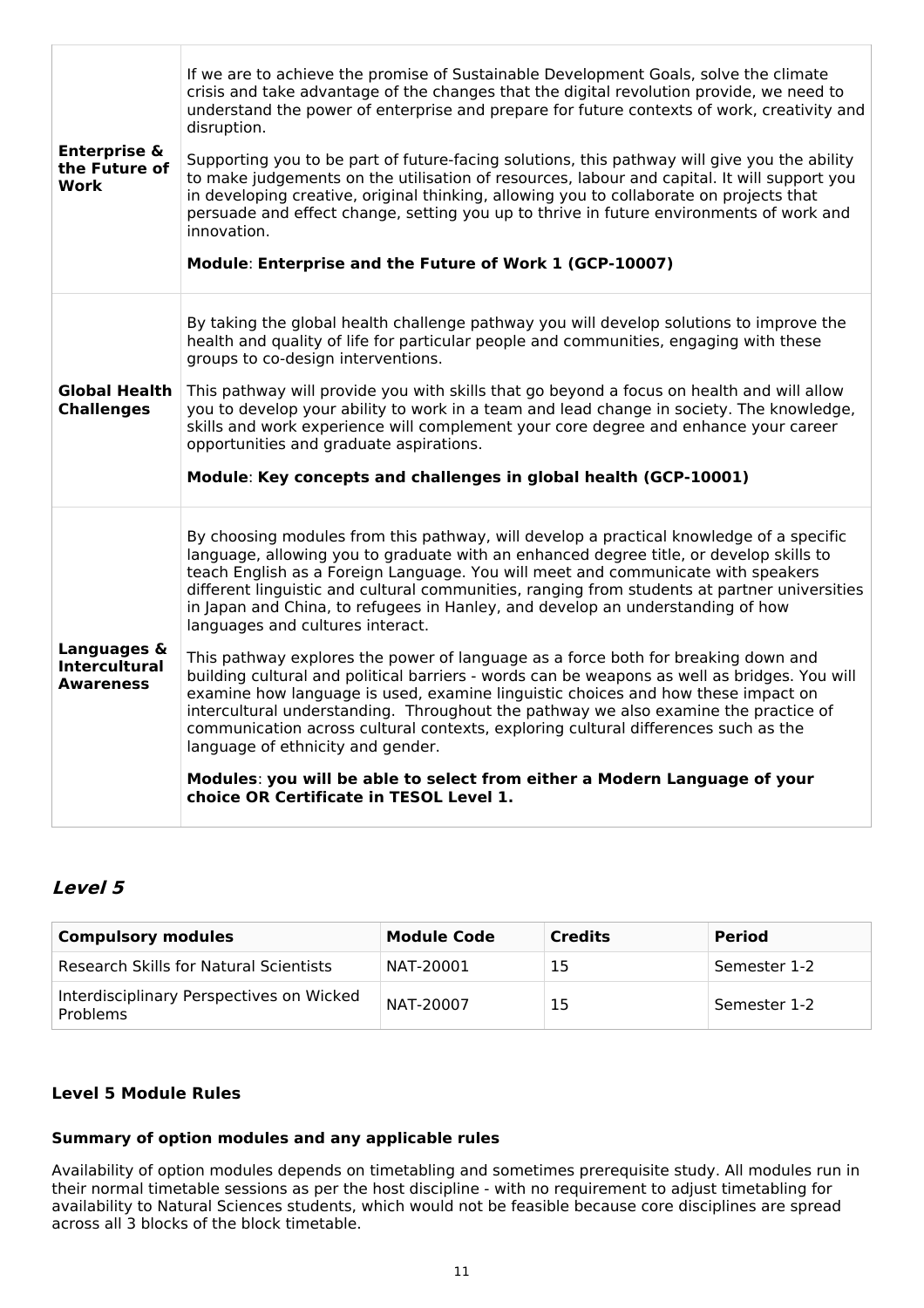### **PHYSICS option modules**

None available

#### **CHEMISTRY option modules**

All **require A-level chemistry or equivalent** and **not available to students taking Chemistry as core discipline**:

CHE-20032 Sustainable Chemistry (15) S2 **only available if have not done CHE-10051 or CHE-10065 at Level 4**

### **FORENSIC SCIENCE option modules**

Available for all students

FSC-20013 Digital Forensics (15) S2

#### School of Computing and Mathematics

#### **COMPUTER SCIENCE option modules**

#### All **require students to have successfully completed of Level 4 options CSC-10024 and/or CSC-10029**

- CSC-20002 Database Systems (15) S2 **requires successful completion of CSC-10029 and CSC-10024**
- CSC-20021 Web Technologies (15) S1 **requires successful completion of CSC-10024**
- CSC-20043 Computational and Artificial Intelligence I (15) S1 r**equires successful completion of CSC-10029**

#### **Mathematics option modules**

None available

School of Geography, Geology and the Environment

#### **ENVIRONMENTAL SCIENCE option modules**

Available for all students

- ESC-20017 Human Impacts on the Environment: Scientific Perspectives (15) S1 **compulsory for students taking Environmental Science as core discipline**
- ESC-20108 Environmental Impact Assessment: practical geographical and environmental skills (15) S1 **compulsory for students taking Environmental Science as core discipline**

#### **GEOGRAPHY option modules**

Available for all students

- ESC-20110 Earth's Changing Landscapes (15) S1
- ESC-20096 Weather, Climate & Society (15) S2
- GEG-20015 Space & Society (15) S1
- GEG-20018 Concepts and Debates in Geography (15) S2

#### **GEOLOGY option modules**

Available for all students

- ESC-20036 Palaeoclimatology and Quaternary Studies (15) S1
- ESC-20002 Reconstructing Past Environments (15) S2 **compulsory for students taking Environmental Science as core discipline**
- ESC-20064 Geochemistry (15) S2
- ESC-20084 Geoscience and Society (15) S2

#### School of Life Sciences

#### **BIOLOGY option modules**

Available for all students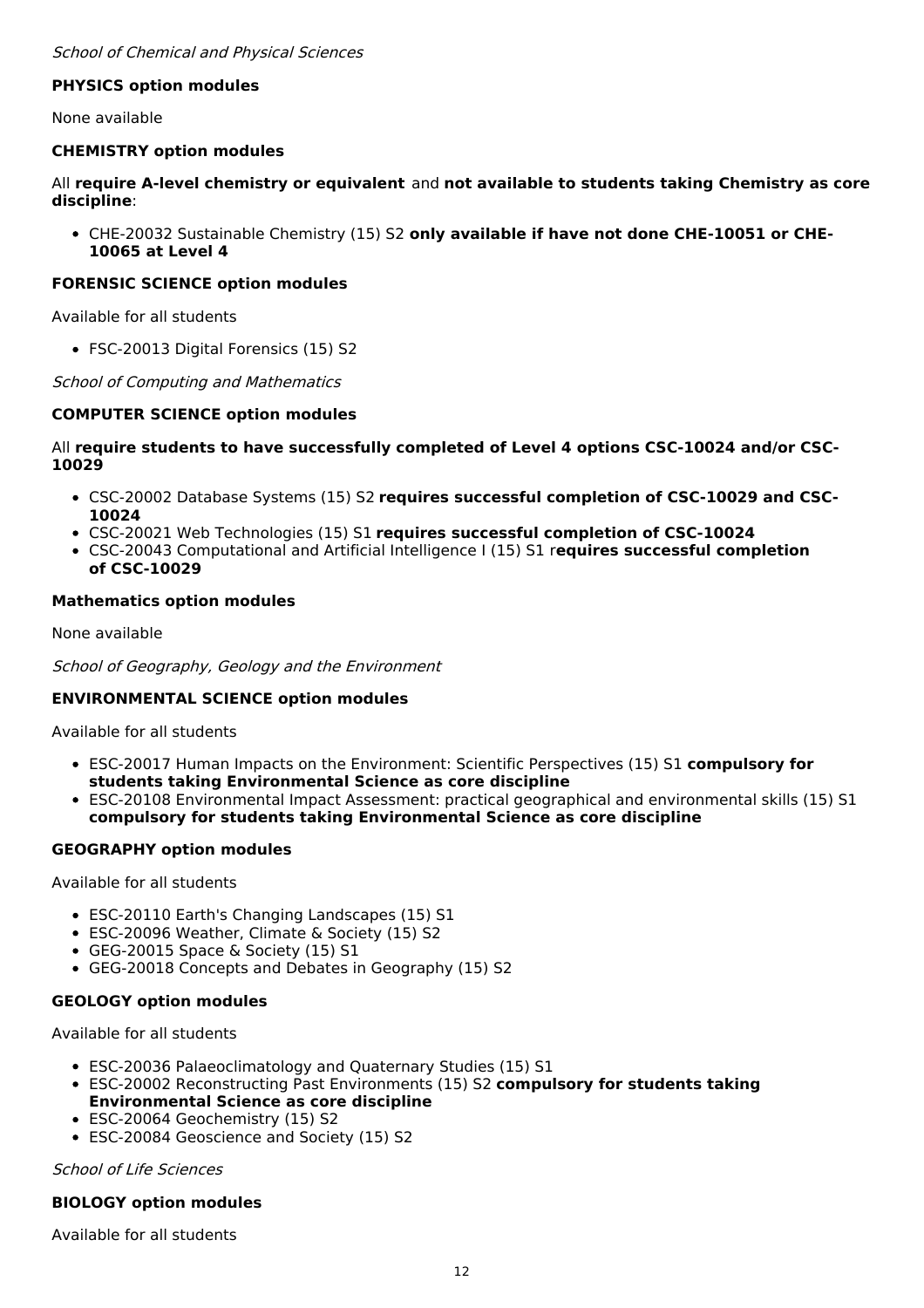- LSC-20074 Current Topics in Biology (15) S1
- LSC-20093 Biodiversity Crisis (15) S2 **prerequisite completion of LSC-10083 Ecology & Plant Biology at Level 4**

School of Psychology

## **PSYCHOLOGY option modules**

None available

## **LIBERAL ARTS option modules**

- LIB-20008 Creative Arts and Humanities in Society (15) Semester 1
- PHI-20020 Philosophy of Science (15) Semester 2

**Students take 60 credits of modules for their selected core discipline** (mirroring the relevant subject Combined Honours diet). These may all be compulsory or there may be options.

### **School of Chemical and Physical Sciences**

\* Astrophysics students take compulsory PHY-20002 (Stellar Astrophysics, whilst Physics students take compulsory PHY-20009 (Nuclear and Particle Physics)

| Core discipline           | Code           | Title                                                   | Period                     | Credits | <b>Type</b> |
|---------------------------|----------------|---------------------------------------------------------|----------------------------|---------|-------------|
|                           | PHY-<br>20006  | <b>Quantum Mechanics</b>                                | Semester<br>1              | 15      | Compulsory  |
|                           | PHY-<br>20027  | <b>Optics and Thermodynamics</b>                        | Semester<br>1              | 15      | Compulsory  |
| Astrophysics /<br>Physics | PHY-<br>20002* | <b>Stellar Astrophysics</b>                             | Semester<br>$\overline{2}$ | 15      | Compulsory* |
|                           | PHY-<br>20009* | <b>Nuclear and Particle Physics</b>                     | Semester<br>$\overline{2}$ | 15      | Compulsory* |
|                           | PHY-<br>20026  | <b>Statistical Mechanics and Solid State</b><br>Physics | Semester<br>2              | 15      | Compulsory  |
|                           | CHE-<br>20055  | Molecular Chemistry and Reactions                       | Semester<br>$1 - 2$        | 30      | Compulsory  |
| Chemistry                 | CHE-<br>20065  | Physical and Structural Chemistry<br>(Combined Honours) | Semester<br>$1 - 2$        | 15      | Compulsory  |
|                           | CHE-<br>20083  | Spectroscopy and Molecular Structure                    | Semester<br>$1-2$          | 15      | Compulsory  |
|                           | FSC-<br>20003  | <b>Forensic Genetics</b>                                | Semester<br>1              | 15      | Compulsory  |
| <b>Forensic Science</b>   | FSC-<br>20005  | Spectroscopy and Advanced Analysis                      | Semester<br>1              | 15      | Compulsory  |
|                           | FSC-<br>20001  | <b>Criminalistic Methods</b>                            | Semester<br>$\overline{2}$ | 15      | Compulsory  |
|                           | FSC-<br>20009  | Drugs of Abuse                                          | Semester<br>2              | 15      | Compulsory  |

## **School of Computing and Mathematics**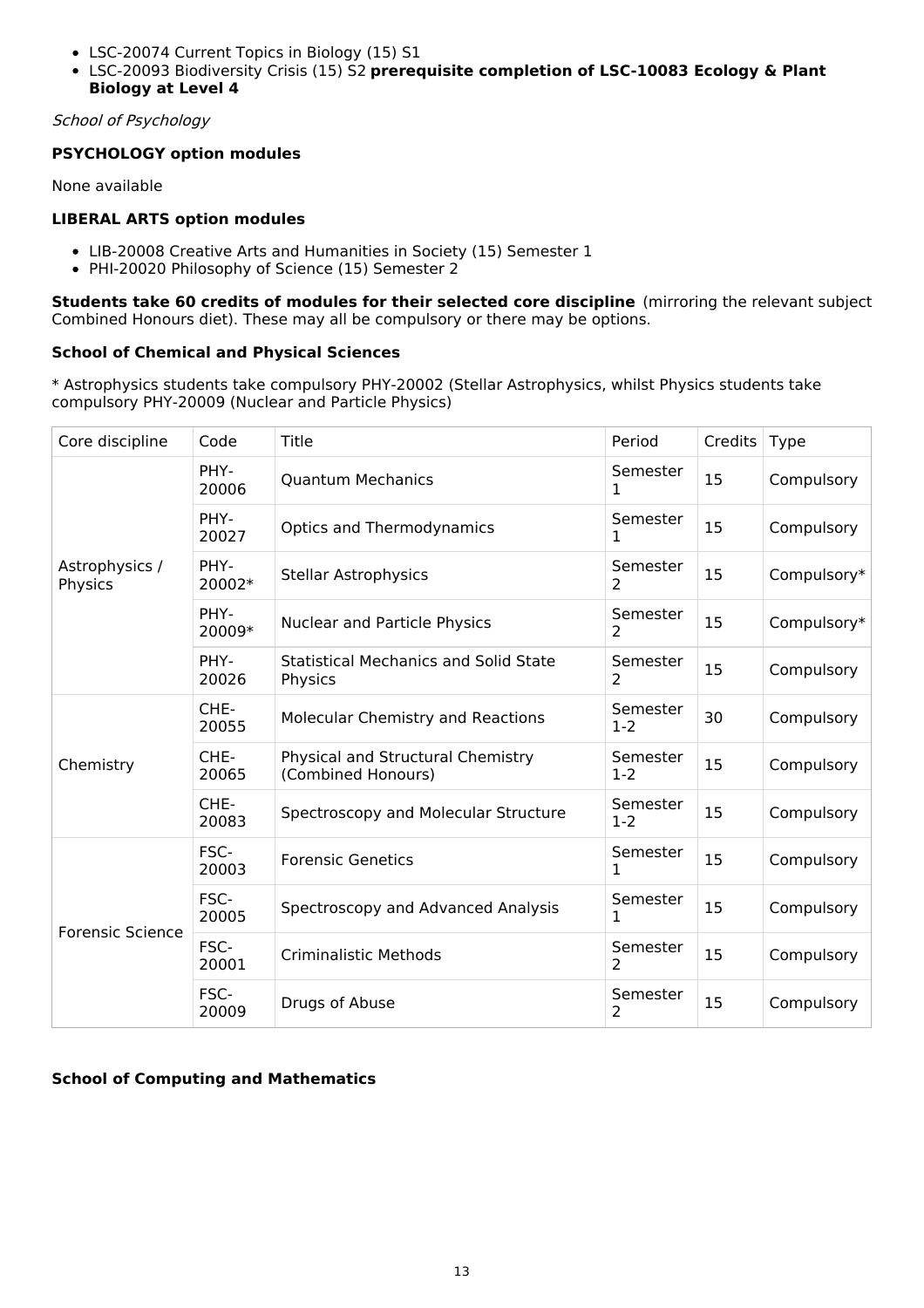| Core discipline     | Code          | <b>Title</b>                                       | Period                     | Credits | <b>Type</b> |
|---------------------|---------------|----------------------------------------------------|----------------------------|---------|-------------|
|                     | CSC-<br>20041 | Software Engineering                               | Semester<br>$\overline{2}$ | 15      | Compulsory  |
|                     | CSC-<br>20021 | Web Technologies                                   | Semester<br>1              | 15      | Option      |
|                     | CSC-<br>20037 | Programming II - Data Structures and<br>Algorithms | Semester<br>1              | 15      | Option      |
|                     | CSC-<br>20038 | <b>Mobile Application Development</b>              | Semester<br>1              | 15      | Option      |
| Computer<br>Science | CSC-<br>20043 | Computational and Artificial Intelligence I        | Semester<br>1              | 15      | Option      |
|                     | CHE-<br>20042 | <b>Digital Forensics</b>                           | Semester<br>2              | 15      | Option      |
|                     | CSC-<br>20002 | Database Systems                                   | Semester<br>2              | 15      | Option      |
|                     | CSC-<br>20004 | <b>Advanced Programming Practices</b>              | Semester<br>$\overline{2}$ | 15      | Option      |
|                     | CSC-<br>20047 | Individual Study Topic in Computer Science         | Semester<br>$\overline{2}$ | 15      | Option      |
|                     | MAT-<br>20008 | <b>Differential Equations</b>                      | Semester<br>1              | 15      | Compulsory  |
|                     | MAT-<br>20023 | Probability                                        | Semester<br>1              | 15      | Option      |
|                     | MAT-<br>20031 | <b>Computational Mathematics</b>                   | Semester<br>1              | 15      | Option      |
|                     | MAT-<br>20035 | <b>Exploring Algebra and Analysis</b>              | Semester<br>1              | 15      | Option      |
|                     | MAT-<br>20004 | <b>Complex Variable I and Vector Calculus</b>      | Semester<br>2              | 15      | Option      |
| Mathematics         | MAT-<br>20005 | Dynamics                                           | Semester<br>2              | 15      | Option      |
|                     | MAT-<br>20025 | Abstract Algebra                                   | Semester<br>2              | 15      | Option      |
|                     | MAT-<br>20027 | <b>Linear Statistical Models</b>                   | Semester<br>2              | 15      | Option      |
|                     | MAT-<br>20029 | Analysis II                                        | Semester<br>2              | 15      | Option      |
|                     | MAT-<br>20037 | Professional Mathematics and Data Science          | Semester<br>$\overline{2}$ | 15      | Option      |

# **School of Geography, Geology and the Environment**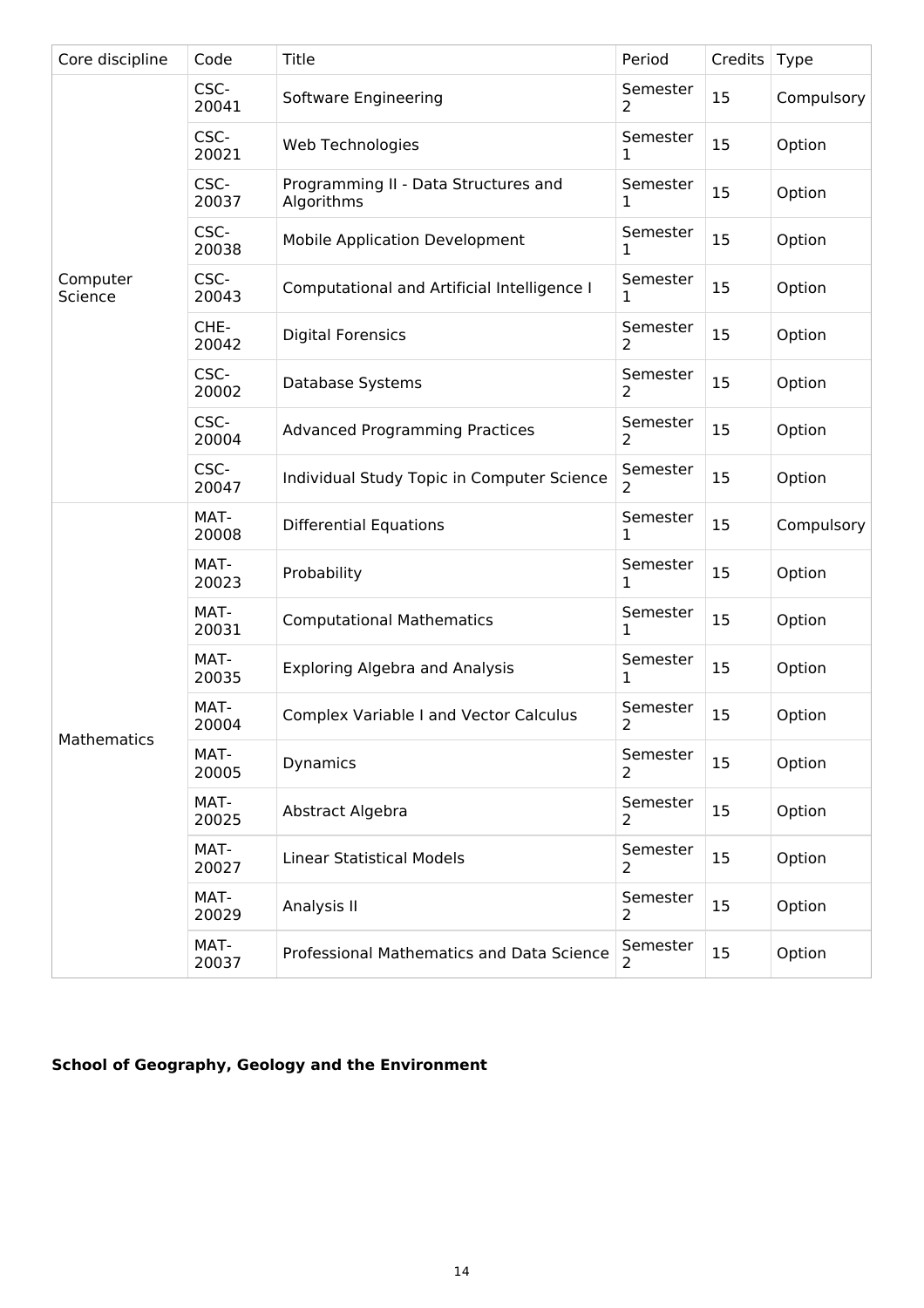| Core discipline | Code          | Title                                                                               | Period                     | Credits | <b>Type</b> |
|-----------------|---------------|-------------------------------------------------------------------------------------|----------------------------|---------|-------------|
|                 | ESC-<br>20017 | Human Impact on the Environment, scientific<br>perspectives                         | Semester<br>1              | 15      | Compulsory  |
| Environmental   | ESC-<br>20108 | Environmental Impact Assessment: practical<br>geographical and environmental skills | Semester<br>1              | 15      | Compulsory  |
| Science         | ESC-<br>20032 | <b>Environmental Analytical Methods</b>                                             | Semester<br>2              | 15      | Compulsory  |
|                 | ESC-<br>20106 | Geographical and Environmental Field Skills                                         | Semester<br>2              | 15      | Compulsory  |
|                 | ESC-<br>20110 | Earth's Changing Landscapes                                                         | Semester<br>1              | 15      | Compulsory  |
|                 | ESC-<br>20102 | Cartography and Geographic Information<br>Science                                   | Semester<br>1              | 15      | Compulsory  |
|                 | ESC-<br>20106 | Geographical and Environmental Field Skills                                         | Semester<br>2              | 15      | Option      |
| Geography       | ESC-<br>20096 | Weather, Climate and Society                                                        | Semester<br>2              | 15      | Option      |
|                 | ESC-<br>20100 | Water in the Environment                                                            | Semester<br>2              | 15      | Option      |
|                 | GEG-<br>20009 | <b>Geographical Research Training</b>                                               | Semester<br>2              | 15      | Option      |
|                 | ESC-<br>20001 | Igneous and Metamorphic Petrology                                                   | Semester<br>1              | 15      | Compulsory  |
| Geology         | ESC-<br>20092 | Employability Training: Engaging with the<br>Workplace                              | Semester<br>$1-2$          | 15      | Compulsory  |
|                 | ESC-<br>20104 | <b>Field Skills</b>                                                                 | Semester<br>$1-2$          | 15      | Compulsory  |
|                 | ESC-<br>20002 | <b>Reconstructing Past Environments</b>                                             | Semester<br>$\overline{2}$ | 15      | Compulsory  |

## **School of Life Sciences**

\* Biology core discipline students take LSC-20107 as a compulsory but zero-credit module. All Biology labwork across this Level of study will be coordinated through this module and assessed within other creditbearing modules across the year where appropriate. This module also provides helpful academic support and development material that provide added value to enhance your overall student experience.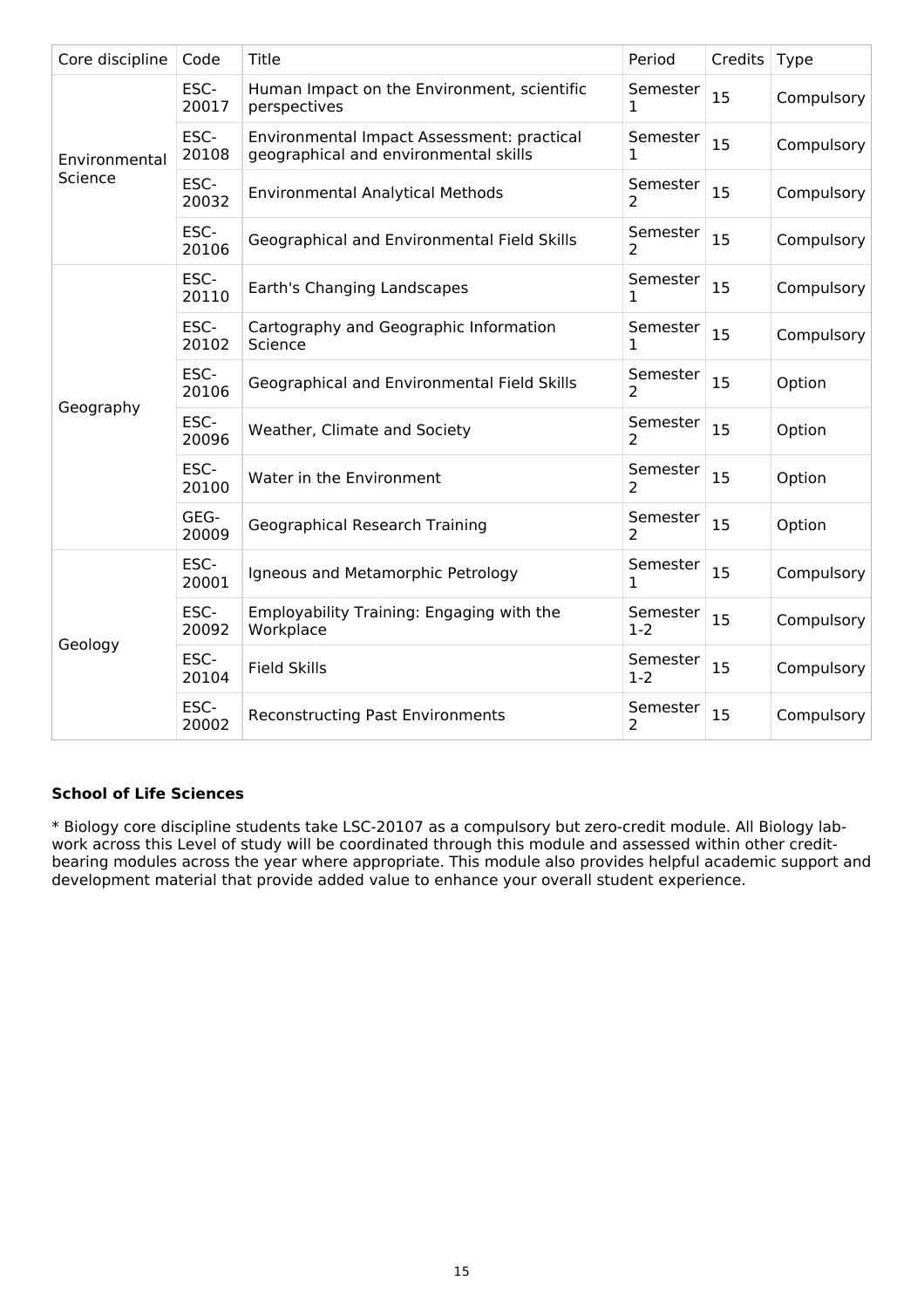| Core<br>discipline | Code                           | Title                                                       | Period        | Credits   Type |            |
|--------------------|--------------------------------|-------------------------------------------------------------|---------------|----------------|------------|
|                    | LSC-<br>20073                  | Microbes, Viruses and Parasites                             | Semester<br>1 | 15             | Compulsory |
|                    | LSC-<br>20097                  | <b>Environmental Biology</b>                                | Semester<br>1 | 15             | Compulsory |
| LSC-<br>20107*     | Practical Skills in Bioscience | Semester<br>$1-2$                                           | $0*$          | Compulsory     |            |
|                    | LSC-<br>20056                  | Research and Analytical Skills                              | Semester<br>2 | 15             | Compulsory |
| Biology            | ESC-<br>20017                  | Human Impact on the Environment, scientific<br>perspectives | Semester<br>1 | 15             | Option     |
|                    | LSC-<br>20074                  | <b>Current Topics in Biology</b>                            | Semester<br>1 | 15             | Option     |
|                    | LSC-<br>20093                  | <b>Biodiversity Crisis</b>                                  | Semester<br>2 | 15             | Option     |
|                    | PTY-<br>20020                  | Health and the Environment                                  | Semester<br>2 | 15             | Option     |

### **School of Psychology**

| Core discipline | Code      | Title                                      | Period               | Credits   Type |            |
|-----------------|-----------|--------------------------------------------|----------------------|----------------|------------|
|                 | PSY-20012 | Developmental and Social Psychology        | Semester $1 \mid 15$ |                | Compulsory |
|                 | PSY-20043 | Qualitative and Survey Research Design     | Semester $1 \mid 15$ |                | Compulsory |
| Psychology      | PSY-20044 | <b>Statistics for Psychology</b>           | Semester $2 \mid 15$ |                | Compulsory |
|                 | PSY-20045 | <b>Biological and Cognitive Psychology</b> | Semester 2           | 115            | Compulsory |

## **Level 6**

| <b>Compulsory modules</b>                                     | <b>Module Code</b> | <b>Credits</b> | <b>Period</b> |
|---------------------------------------------------------------|--------------------|----------------|---------------|
| Grand Challenges in Society                                   | NAT-30001          | 15             | Semester 1-2  |
| Natural Sciences Interdisciplinary<br><b>Research Project</b> | NAT-30004          | 15             | Semester 1-2  |

## **Level 6 Module Rules**

## **Summary of option modules and any applicable rules**

Availability of option modules depends on timetabling and sometimes prerequisite study. All modules run in their normal timetable sessions as per the host discipline - with no requirement to adjust timetabling for availability to Natural Sciences students, which would not be feasible because core disciplines are spread across all 3 blocks of the block timetable.

School of Chemical and Physical Sciences

#### **PHYSICS option modules**

None available

### **CHEMISTRY option modules**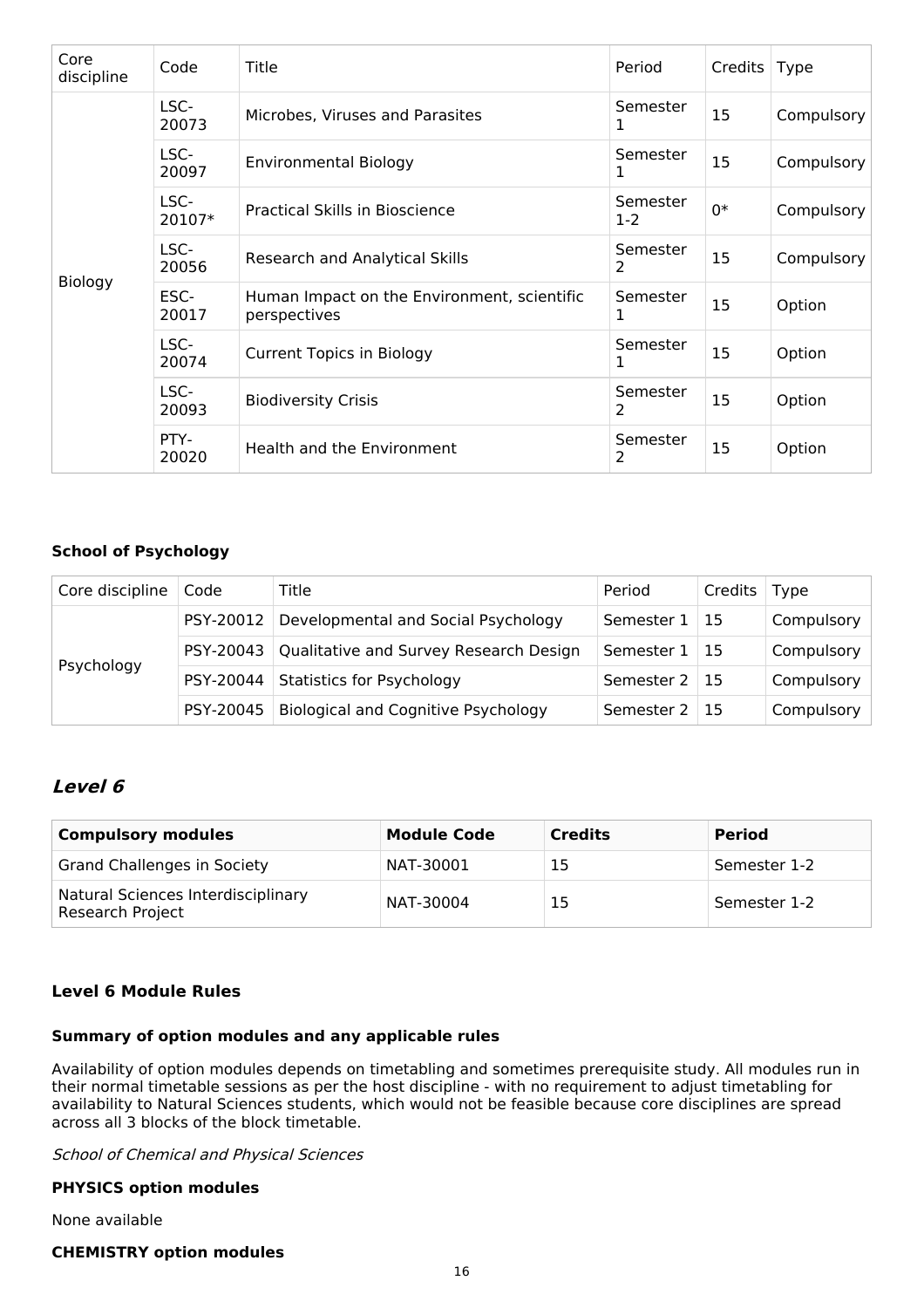- CHE-30038 Chemical Kinetics, Photochemistry & Inorganic Reaction Mechanisms (15) S1
- CHE-30039 Advanced Organic Chemistry (15) S1
- CHE-30042 Inorganic, Physical & Solid State Chemistry (15) S1
- CHE-30050 Chemistry/Medicinal Chemistry Research Project (15) S1-2
- CHE-30051 Chemistry/Medicinal Chemistry Dissertation (15) S1-2
- CHE-30032 Advanced Chemical Analysis (15) S2

NB: Chemistry core discipline students must select one year-long project module (either CHE-30050 or CHE-30051)

#### **FORENSIC SCIENCE option modules**

None available

School of Computing and Mathematics

#### **COMPUTER SCIENCE option modules**

None available

#### **Mathematics option modules**

None available

School of Geography, Geology and the Environment

#### **ENVIRONMENTAL SCIENCE option modules**

Available for all students

- ESC-30040 Clean Technology (15) S1
- ESC-30060 Sustainability Consultancy (15) S1-2
- ESC-30058 The Science of Soil (15) S2

#### **GEOGRAPHY option modules**

#### Available for all students

- ESC-30006 Glaciers and Glacial Geomorphology (15) S1
- ESC-30018 Global Environmental Change (15) S1
- ESC-30027 Coastal Environments (15) S2
- ESC-30044 Applied GIS (15) S1
- GEG-30014 Inspirational Landscapes (15) S2
- GEG-30015 Postcolonialism in South Asia (15) S1
- GEG-30016 Economic Development & Environmental Transformation (15) S2
- GEG-30021 Animals and Society (15) S1
- GEG-30020 Rural Geographies (15) S2
- GEG-30029 Health Inequalities (15) S2

#### **GEOLOGY option modules**

Available for all students

- ESC-30009 Natural Hazards (15) S1
- ESC-30038 Geological Communication Skills (15) S1-2
- ESC-30022 Hydrological and Engineering Geology (15) S2

School of Life Sciences

#### **BIOLOGY option modules**

None available

School of Psychology

#### **PSYCHOLOGY option modules**

None available

#### **LIBERAL ARTS option modules**

None available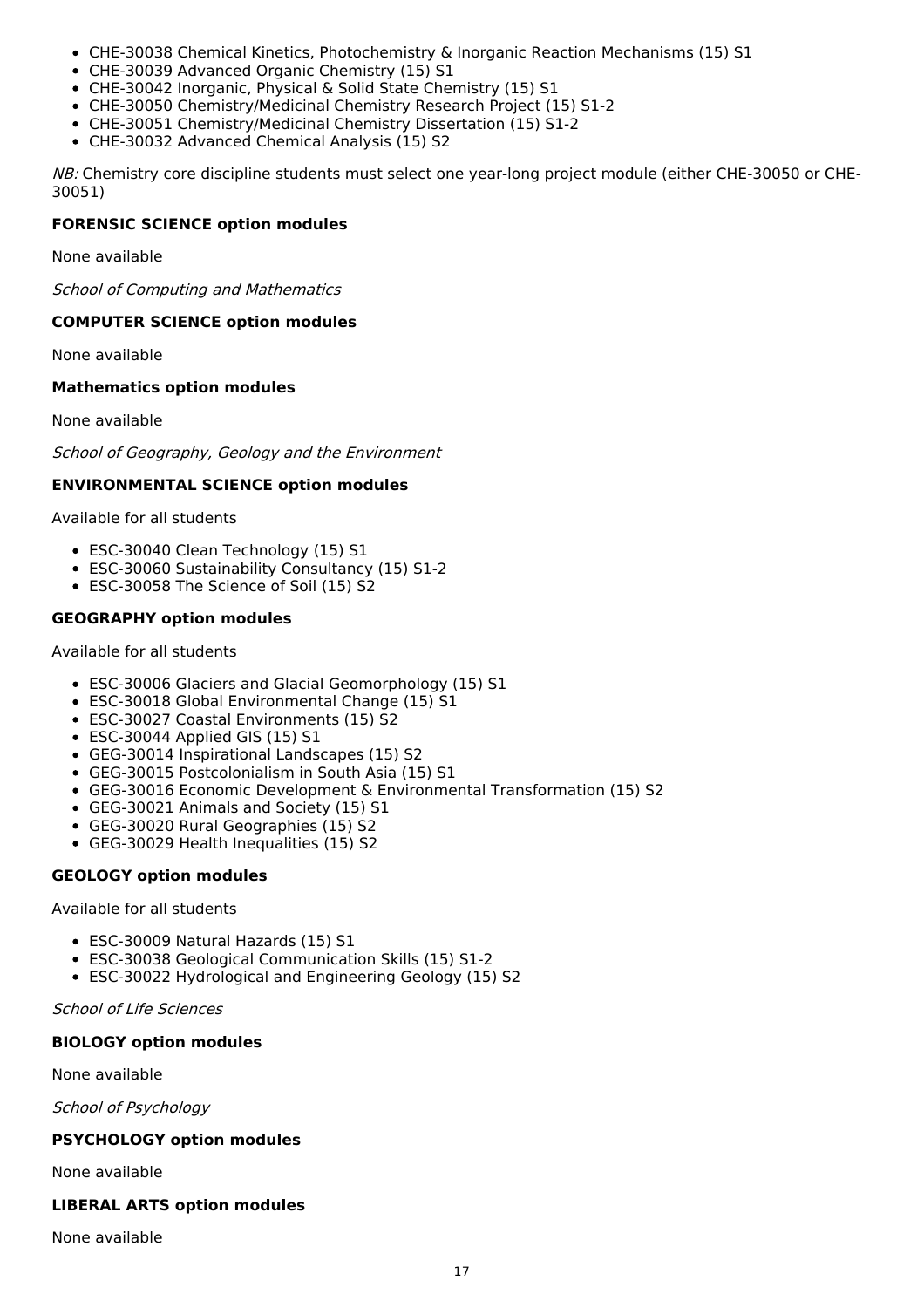#### **Students take 60 credits of modules for their selected core discipline** (drawn from the relevant subject Combined Honours diet). These may all be compulsory or there may be options.

## **School of Chemical and Physical Sciences**

\* Astrophysics and Physics core discipline students have the same list of Option modules. Astrophysics students take compulsory PHY-30006 (Astrophysics Group Project and Science Communication - ISP), whilst Physics students take compulsory PHY-30007 (Physics Project - ISP)

| Core discipline | Code           | <b>Title</b>                                                      | Period                     | Credits | Type        |
|-----------------|----------------|-------------------------------------------------------------------|----------------------------|---------|-------------|
|                 | PHY-<br>30012  | Electromagnetism                                                  | Semester<br>1              | 15      | Compulsory  |
|                 | PHY-<br>30006* | Astrophysics Group Project and Science<br>Communication - ISP     | Semester<br>$1-2$          | 15      | Compulsory* |
|                 | PHY-<br>30007* | Physics Project - ISP                                             | Semester<br>$1 - 2$        | 15      | Compulsory* |
|                 | PHY-<br>30001  | Cosmology                                                         | Semester<br>1              | 15      | Option      |
|                 | PHY-<br>30010  | <b>Polymer Physics</b>                                            | Semester<br>1              | 15      | Option      |
|                 | PHY-<br>30024  | <b>Binary Stars and Extrasolar Planets</b>                        | Semester<br>1              | 15      | Option      |
|                 | PHY-<br>30025  | Life in the Universe                                              | Semester<br>1              | 15      | Option      |
|                 | PHY-<br>30026  | Computational Methods in Physics and<br>Astrophysics              | Semester<br>1              | 15      | Option      |
| Astrophysics /  | PHY-<br>30033  | Particle Physics and Accelerators                                 | Semester<br>1              | 15      | Option      |
| Physics         | PHY-<br>30002  | The Physics of Interstellar Medium                                | Semester<br>2              | 15      | Option      |
|                 | PHY-<br>30003  | The Physics of Compact Objects                                    | Semester<br>2              | 15      | Option      |
|                 | PHY-<br>30009  | Quantum Physics of Atoms and Molecules                            | Semester<br>2              | 15      | Option      |
|                 | PHY-<br>30027  | Data Analysis and Model Testing                                   | Semester<br>2              | 15      | Option      |
|                 | PHY-<br>30029  | <b>Quantum Mechanics II</b>                                       | Semester<br>2              | 15      | Option      |
|                 | PHY-<br>30030  | Physics of Fluids                                                 | Semester<br>2              | 15      | Option      |
|                 | PHY-<br>30031  | <b>Atmospheric Physics</b>                                        | Semester<br>2              | 15      | Option      |
|                 | PHY-<br>30032  | Plasma Physics                                                    | Semester<br>$\overline{2}$ | 15      | Option      |
|                 | PHY-<br>30035  | General Relativity, Black Holes and<br><b>Gravitational Waves</b> | Semester<br>2              | 15      | Option      |
| Chemistry       | CHE-<br>30037  | Topics in Chemistry                                               | Semester<br>2              | 15      | Compulsory  |
|                 | CHE-<br>30033  | Evaluation of evidence, explosives and<br>arson                   | Semester<br>1              | 15      | Compulsory  |
|                 | CHE-<br>30035  | Advanced Topics in Forensic Analysis                              | Semester<br>1              | 15      | Compulsory  |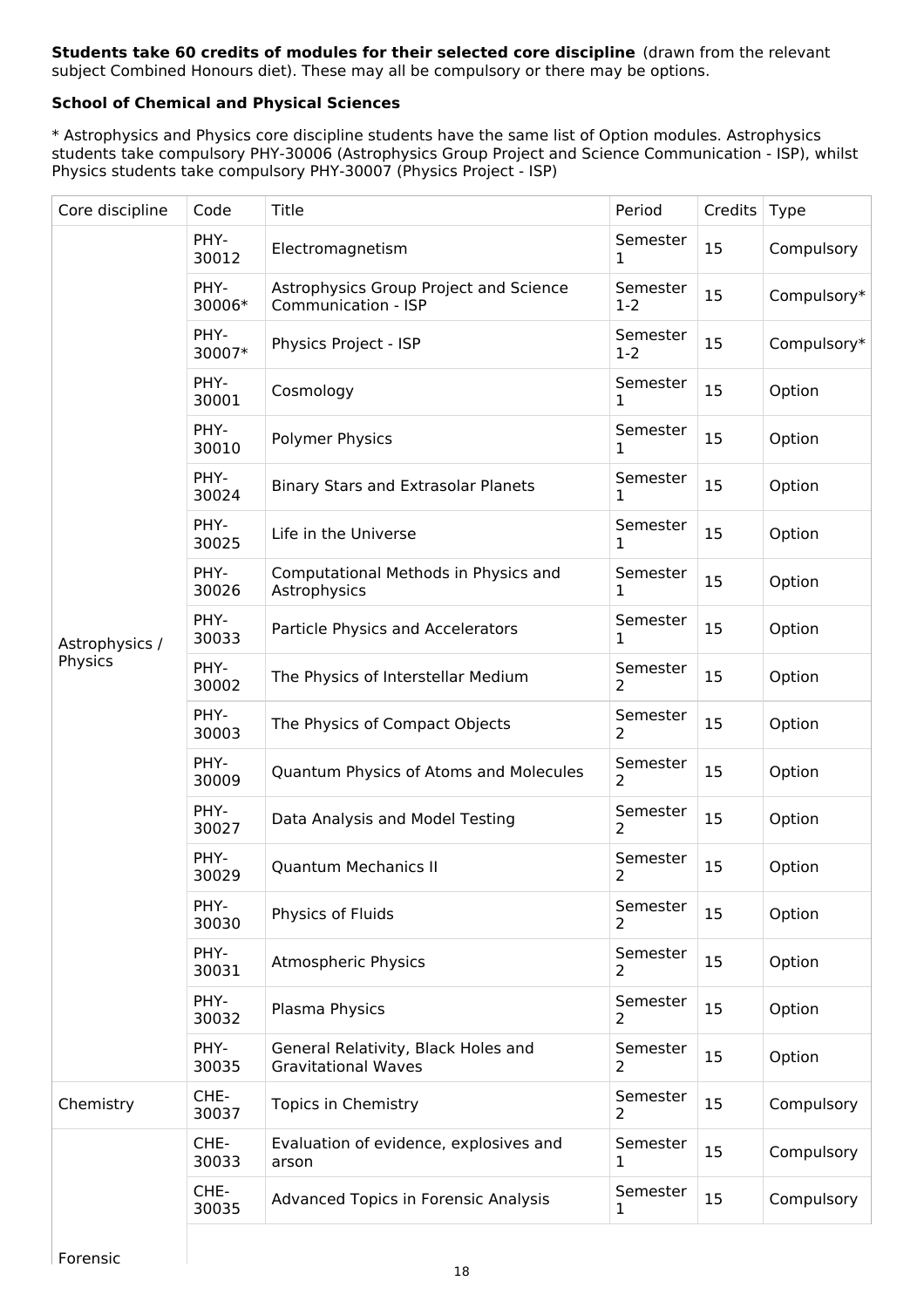| Science | CHE-<br>30011 | Forensic Science Team Research Project -<br><b>ISP</b> | Semester<br>$1-2$ | 15 | Compulsory |
|---------|---------------|--------------------------------------------------------|-------------------|----|------------|
|         | CHE-<br>30010 | <b>Forensic Toxicology</b>                             | Semester          | 15 | Compulsory |
|         | CHE-<br>30034 | Forensic Geoscience                                    | Semester          | 15 | Compulsory |

## **School of Computing and Mathematics**

| Core discipline     | Code          | Title                                          | Period                        | Credits | Type       |
|---------------------|---------------|------------------------------------------------|-------------------------------|---------|------------|
|                     | CSC-<br>30014 | Third Year Double Project - ISP                | Semester 1-<br>2              | 30      | Compulsory |
|                     | CSC-<br>30016 | Software Engineering Project<br>Management     | Semester 1                    | 15      | Option     |
|                     | CSC-<br>30019 | <b>Games Computing</b>                         | Semester 1                    | 15      | Option     |
|                     | CSC-<br>30022 | <b>Bioinformatics</b>                          | Semester 1                    | 15      | Option     |
| Computer<br>Science | CSY-<br>30001 | <b>Advanced Information Systems</b>            | Semester 1                    | 15      | Option     |
|                     | CSC-<br>30002 | <b>Advanced Databases and Applications</b>     | Semester 2                    | 15      | Option     |
|                     | CSC-<br>30012 | <b>Communications and Networks</b>             | Semester 2                    | 15      | Option     |
|                     | CSC-<br>30025 | Advanced Web Technologies                      | Semester 2                    | 15      | Option     |
|                     | CSC-<br>30027 | Computational and Artificial Intelligence<br>Ш | Semester 2                    | 15      | Option     |
|                     | MAT-<br>30001 | <b>Graph Theory</b>                            | Semester 1                    | 15      | Option     |
|                     | MAT-<br>30002 | Non-linear Differential Equations              | Semester 1                    | 15      | Option     |
|                     | MAT-<br>30003 | Partial Differential Equations                 | Semester 1                    | 15      | Option     |
|                     | MAT-<br>30013 | <b>Group Theory</b>                            | Semester 1                    | 15      | Option     |
|                     | MAT-<br>30038 | Number Theory and Cryptography                 | Semester 1                    | 15      | Option     |
|                     | MAT-<br>30039 | <b>Financial Mathematics</b>                   | Semester 1                    | 15      | Option     |
|                     | MAT-<br>30016 | Project II - ISP                               | Semester 1-<br>2              | 15      | Option     |
|                     | MAT-<br>30043 | Project (30 credits)                           | Semester 1-<br>$\overline{2}$ | 30      | Option     |
| Mathematics         | MAT-<br>30004 | <b>Fluid Mechanics</b>                         | Semester 2                    | 15      | Option     |
|                     | MAT-<br>30010 | Complex Variable II                            | Semester 2                    | 15      | Option     |
|                     | MAT-<br>30011 | Waves                                          | Semester 2                    | 15      | Option     |
|                     |               |                                                |                               |         |            |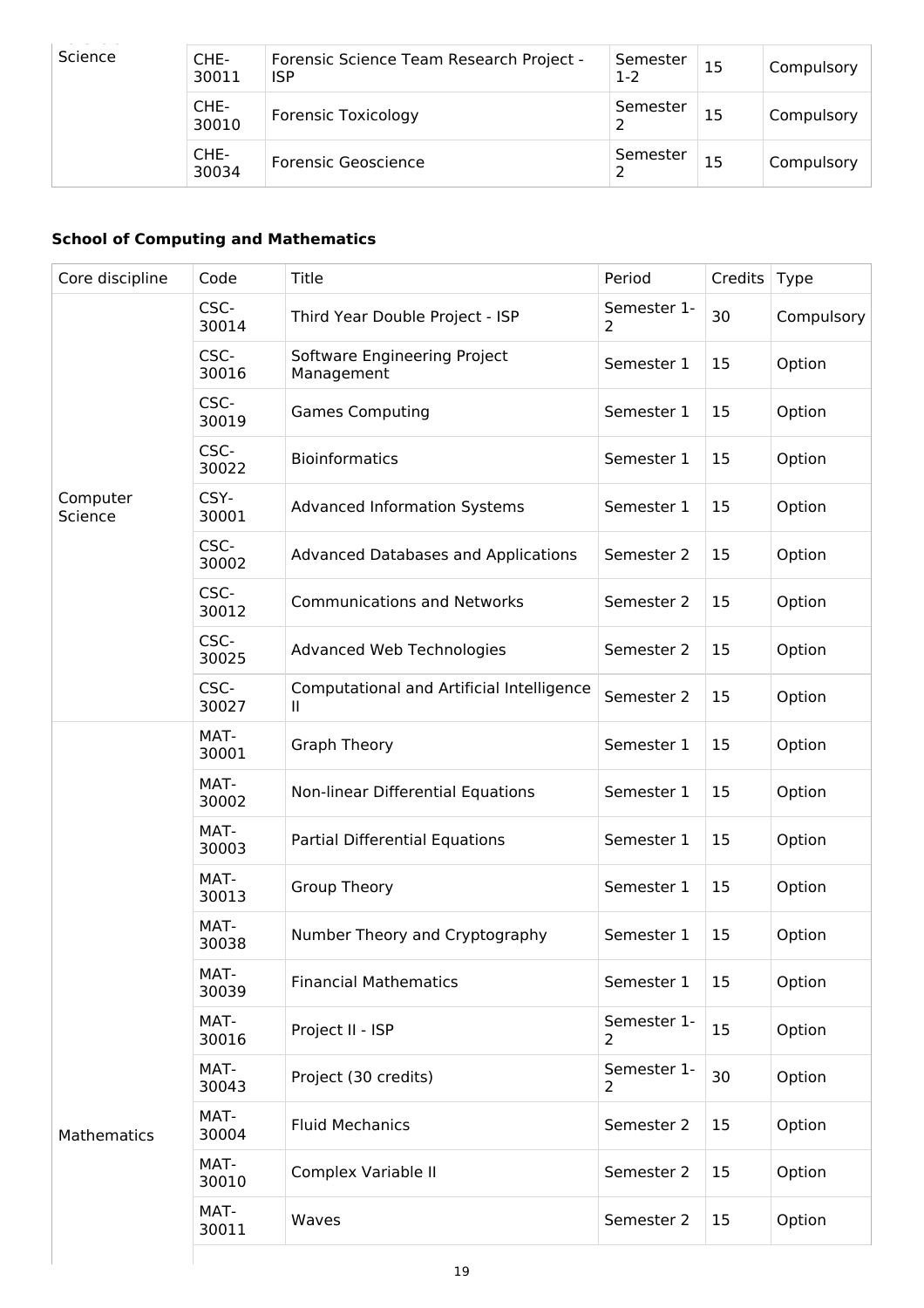|  | MAT-<br>30014 | <b>Medical Statistics</b>            | Semester 2 | 15            | Option |
|--|---------------|--------------------------------------|------------|---------------|--------|
|  | MAT-<br>30023 | <b>Mathematical Biology</b>          | Semester 2 | <b>15</b>     | Option |
|  | MAT-<br>30034 | Introduction to Mathematics Teaching | Semester 2 | 15            | Option |
|  | MAT-<br>30045 | Linear Algebra and Rings             | Semester 2 | <sup>15</sup> | Option |
|  | MAT-<br>30047 | Introduction to Linear Elasticity    | Semester 2 | 15            | Option |
|  | MAT-<br>30051 | <b>Mathematical Modelling</b>        | Semester 2 | 15            | Option |

## **School of Geography, Geology and the Environment**

\* Geology core discipline MSci students must select a field course module, either ESC-30030 or ESC-30033

\*\* Geology core discipline MSci students can take a maximum of two of these physical geography modules in total from Level 6 and Level 7

| Core discipline          | Code          | Title                                                           | Period                     | Credits | <b>Type</b> |
|--------------------------|---------------|-----------------------------------------------------------------|----------------------------|---------|-------------|
|                          | ESC-<br>30056 | Ecotoxicology and Risk Assessment                               | Semester<br>1              | 15      | Compulsory  |
|                          | ESC-<br>30050 | Dissertation (15)                                               | Semester<br>$1-2$          | 15      | Compulsory  |
|                          | ESC-<br>30058 | The Science of Soil                                             | Semester<br>$\overline{2}$ | 15      | Compulsory  |
|                          | ESC-<br>30006 | Glaciers and Glacial Geomorphology                              | Semester<br>$\mathbf{1}$   | 15      | Option      |
|                          | ESC-<br>30009 | <b>Natural Hazards</b>                                          | Semester<br>1              | 15      | Option      |
|                          | ESC-<br>30018 | <b>Global Environmental Change</b>                              | Semester<br>1              | 15      | Option      |
|                          | ESC-<br>30040 | Clean Technology                                                | Semester<br>1              | 15      | Option      |
|                          | ESC-<br>30044 | <b>Applied GIS</b>                                              | Semester<br>$\mathbf 1$    | 15      | Option      |
|                          | GEG-<br>30016 | Economic Development and<br><b>Environmental Transformation</b> | Semester<br>1              | 15      | Option      |
| Environmental<br>Science | GEG-<br>30021 | Animals and Society                                             | Semester<br>1              | 15      | Option      |
|                          | LSC-<br>30043 | <b>Conservation Biology</b>                                     | Semester<br>1              | 15      | Option      |
|                          | LSC-<br>30070 | Insect Ecology and Pest Management                              | Semester<br>$\mathbf{1}$   | 15      | Option      |
|                          | ESC-<br>30060 | <b>Sustainability Consultancy</b>                               | Semester<br>$1-2$          | 15      | Option      |
|                          | ESC-<br>30022 | <b>Hydrological and Engineering Geology</b>                     | Semester<br>$\overline{2}$ | 15      | Option      |
|                          | ESC-<br>30027 | <b>Coastal Environments</b>                                     | Semester<br>2              | 15      | Option      |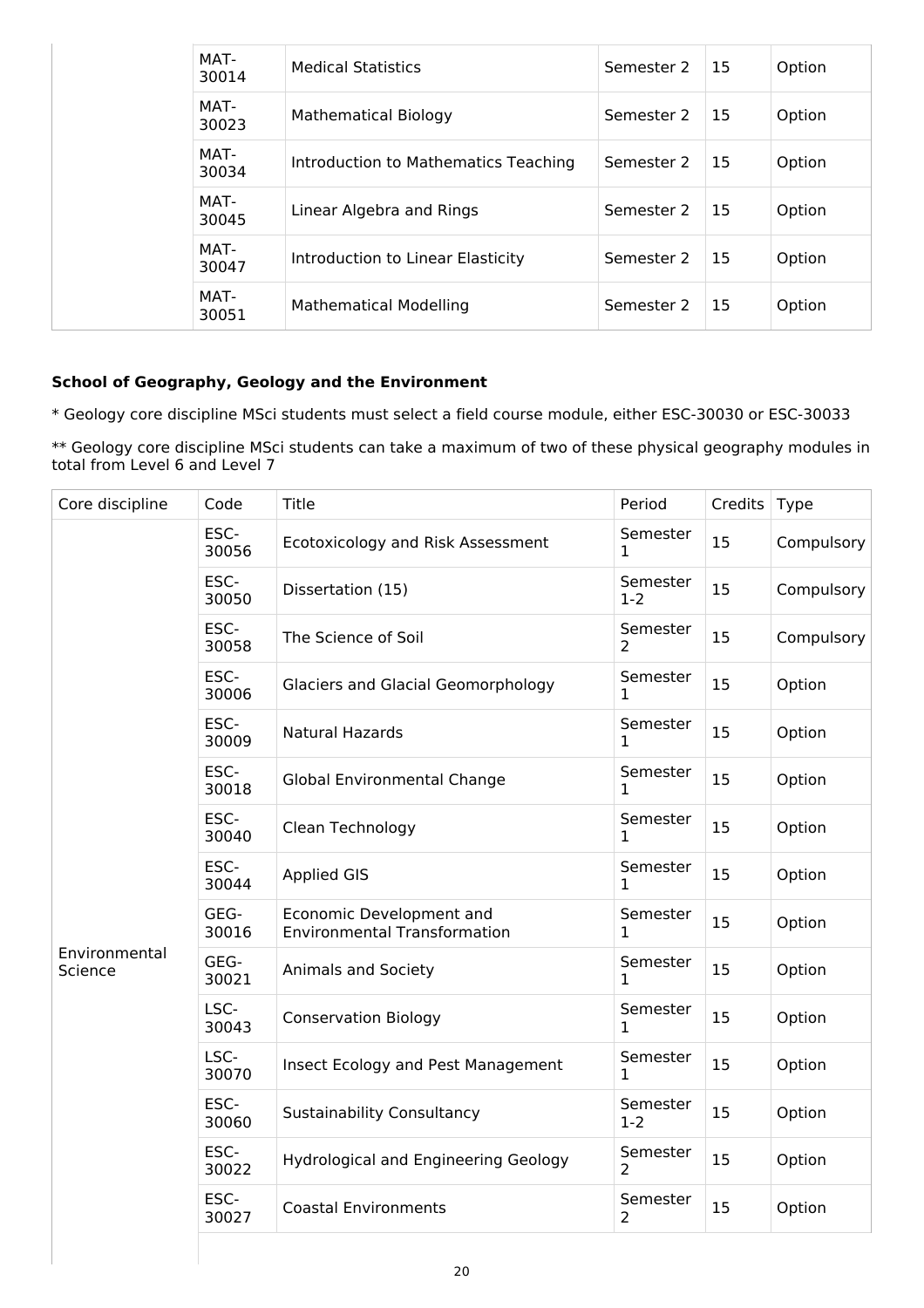|           | GEG-<br>30020 | <b>Rural Geographies</b>                                  | Semester<br>2            | 15 | Option     |
|-----------|---------------|-----------------------------------------------------------|--------------------------|----|------------|
|           | LSC-<br>30072 | Animal Welfare                                            | Semester<br>2            | 15 | Option     |
|           | LSC-<br>30076 | Plant Science and Sustainability                          | Semester<br>2            | 15 | Option     |
|           | ESC-<br>30006 | Glaciers and Glacial Geomorphology                        | Semester<br>1            | 15 | Option     |
|           | ESC-<br>30009 | <b>Natural Hazards</b>                                    | Semester<br>$\mathbf{1}$ | 15 | Option     |
|           | ESC-<br>30018 | <b>Global Environmental Change</b>                        | Semester<br>$\mathbf{1}$ | 15 | Option     |
|           | ESC-<br>30044 | <b>Applied GIS</b>                                        | Semester<br>1            | 15 | Option     |
|           | ESC-<br>30056 | Ecotoxicology and Risk Assessment                         | Semester<br>1            | 15 | Option     |
| Geography | ESC-<br>30060 | <b>Sustainability Consultancy</b>                         | Semester<br>1            | 15 | Option     |
|           | GEG-<br>30006 | Geography Double Dissertation - ISP                       | Semester<br>$1-2$        | 30 | Option     |
|           | GEG-<br>30008 | Geography (Single) Dissertation - ISP                     | Semester<br>$1-2$        | 15 | Option     |
|           | GEG-<br>30027 | Advanced Fieldwork in Geography                           | Semester<br>$1 - 2$      | 15 | Option     |
|           | ESC-<br>30027 | <b>Coastal Environments</b>                               | Semester<br>2            | 15 | Option     |
|           | ESC-<br>30058 | The Science of Soil                                       | Semester<br>2            | 15 | Option     |
|           | ESC-<br>30039 | Independent Fieldwork Project                             | Semester<br>$\mathbf{1}$ | 15 | Compulsory |
|           | ESC-<br>30030 | Advanced Petrology and Structural<br>Geology Field Course | Semester<br>2            | 15 | Option*    |
|           | ESC-<br>30033 | <b>Volcanic and Magmatic Processes</b>                    | Semester<br>2            | 15 | Option*    |
|           | ESC-<br>30009 | Natural Hazards                                           | Semester<br>1            | 15 | Option     |
|           | ESC-<br>30028 | <b>Economic Geology</b>                                   | Semester<br>1            | 15 | Option     |
|           | ESC-<br>30082 | Reservoir Geology and Geophysics                          | Semester<br>1            | 15 | Option     |
| Geology   | ESC-<br>30008 | <b>Structure and Geodynamics</b>                          | Semester<br>2            | 15 | Option     |
|           | ESC-<br>30022 | <b>Hydrological and Engineering Geology</b>               | Semester<br>2            | 15 | Option     |
|           | ESC-<br>30025 | Micropalaeontology: Principles and<br>Applications        | Semester<br>2            | 15 | Option     |
|           | ESC-<br>30034 | <b>Advanced Topics in Sedimentology</b>                   | Semester<br>2            | 15 | Option     |
|           | ESC-<br>30038 | <b>Geological Communication Skills</b>                    | Semester<br>2            | 15 | Option     |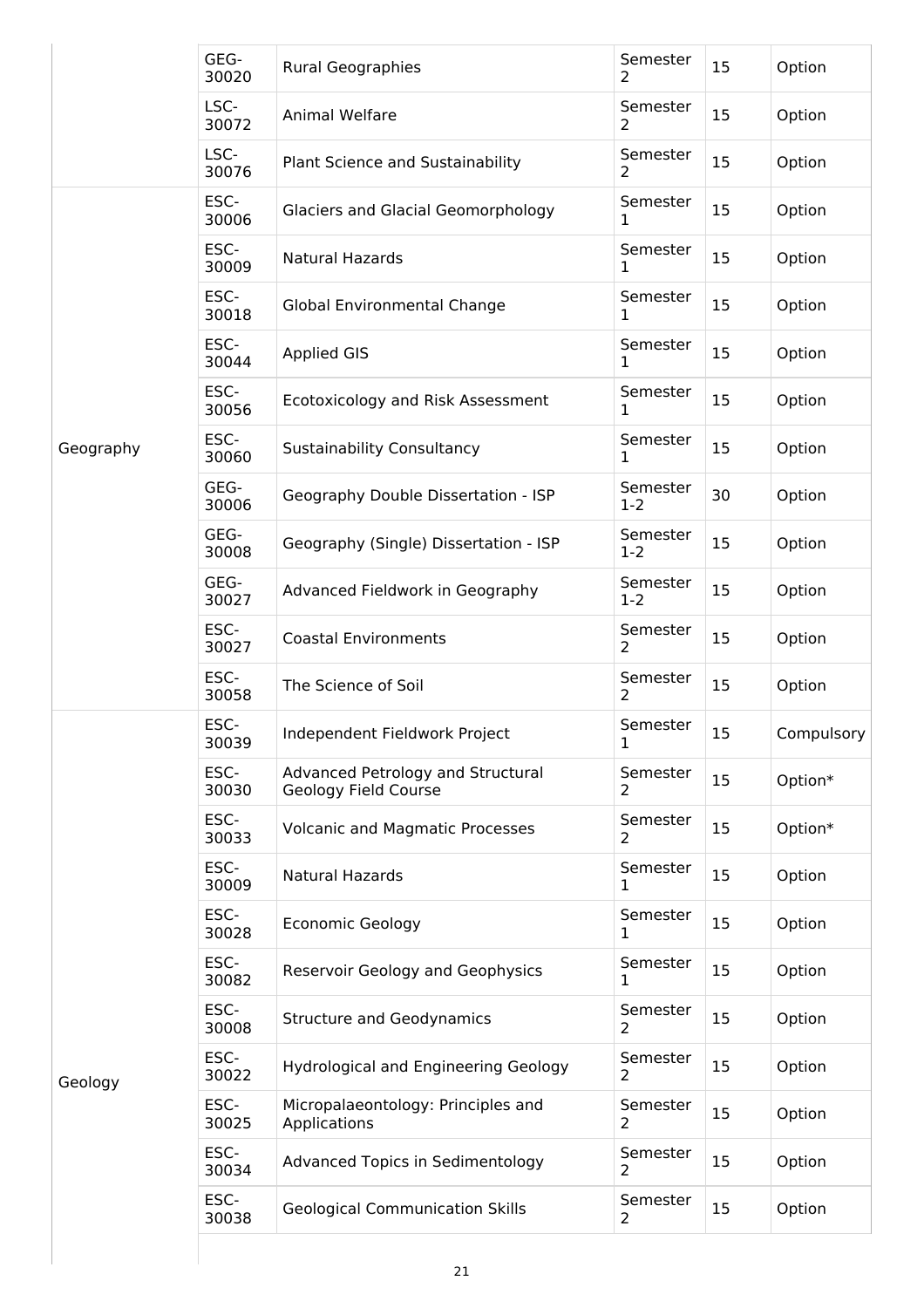| ESC-<br>30006 | <b>Glaciers and Glacial Geomorphology</b> | Semester<br>1 | 15 | Option** |
|---------------|-------------------------------------------|---------------|----|----------|
| ESC-<br>30018 | <b>Global Environmental Change</b>        | Semester<br>ı | 15 | Option** |
| ESC-<br>30027 | <b>Coastal Environments</b>               | Semester      | 15 | Option** |
| ESC-<br>30058 | The Science of Soil                       | Semester      | 15 | Option** |

## **School of Life Sciences**

\* Biology core discipline students must take ONE 15 credit Independent Study Project (ISP) module (LSC-30048 or LSC-30050)

| Core<br>discipline | Code           | Title                                                                                | Period            | Credits | <b>Type</b> |
|--------------------|----------------|--------------------------------------------------------------------------------------|-------------------|---------|-------------|
| Biology            | ESC-<br>30056  | Ecotoxicology and Risk Assessment                                                    | Semester<br>1     | 15      | Option      |
|                    | LSC-<br>30070  | Insect Ecology and Pest Management                                                   | Semester<br>1     | 15      | Option      |
|                    | LSC-<br>30043  | <b>Conservation Biology</b>                                                          | Semester          | 15      | Option      |
|                    | LSC-<br>30066  | <b>Tropical Biology Field Course</b>                                                 | Semester<br>1     | 15      | Option      |
|                    | LSC-<br>30048* | Life Sciences Single Experimental Project (with research<br>skills assessment) - ISP | Semester<br>$1-2$ | 15      | Option*     |
|                    | LSC-<br>30050* | Life Sciences Dissertation                                                           | Semester<br>$1-2$ | 15      | Option*     |
|                    | LSC-<br>30030  | Human Evolution                                                                      | Semester<br>2     | 15      | Option      |
|                    | LSC-<br>30076  | <b>Plant Science and Sustainability</b>                                              | Semester<br>2     | 15      | Option      |

## **School of Psychology**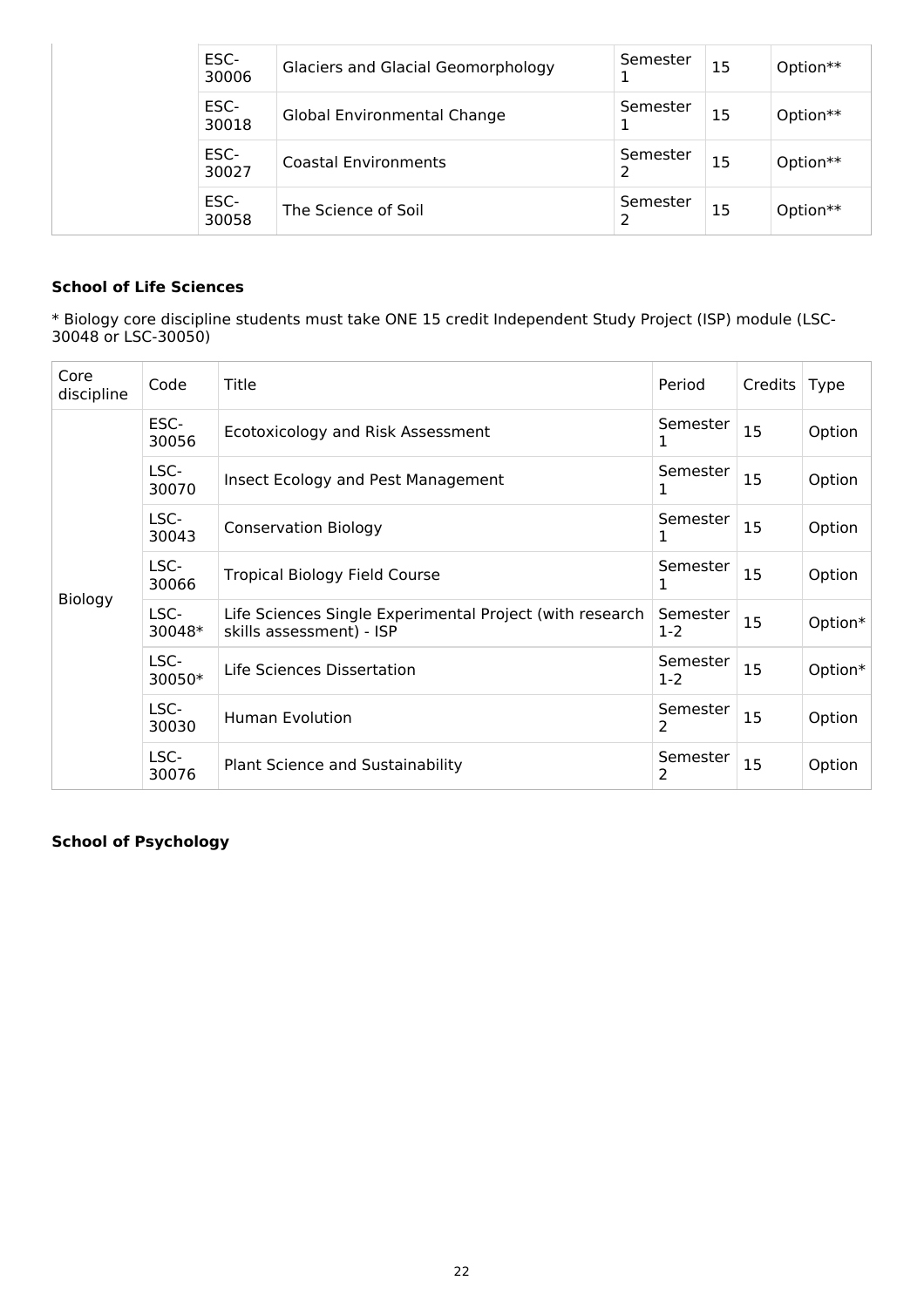| Core<br>discipline | Code          | Title                                                  | Period           | Credits   Type |            |
|--------------------|---------------|--------------------------------------------------------|------------------|----------------|------------|
|                    | PSY-<br>30061 | Final Year Project (Double) - ISP                      | Semester 1-<br>2 | 30             | Compulsory |
|                    | PSY-<br>30067 | Individual Differences and Conceptual<br><b>Issues</b> | Semester 2       | 15             | Compulsory |
|                    | PSY-<br>30077 | Health Psychology                                      | Semester 1       | 15             | Option     |
| Psychology         | PSY-<br>30123 | Faces, Forgetting and Forensic Psychology              | Semester 1       | 15             | Option     |
|                    | PSY-<br>30126 | The psychology of deviance                             | Semester 1       | 15             | Option     |
|                    | PSY-<br>30127 | Psychology in Education                                | Semester 1       | 15             | Option     |
|                    | PSY-<br>30134 | Making a difference with psychology                    | Semester 1       | 15             | Option     |

# **9. Final and intermediate awards**

Credits required for each level of academic award are as follows:

| <b>Honours Degree</b>                            | 360<br>credits | You will require at least 120 credits at levels 4, 5 and 6                                                  |
|--------------------------------------------------|----------------|-------------------------------------------------------------------------------------------------------------|
| Diploma in Higher<br><b>Education</b>            | 240<br>credits | You will require at least 120 credits at level 4 or higher and at least 120<br>credits at level 5 or higher |
| <b>Certificate in Higher</b><br><b>Education</b> | 120<br>credits | You will require at least 120 credits at level 4 or higher                                                  |

**International Year option:** in addition to the above students must pass a module covering the international year in order to graduate with a named degree including the 'international year' wording. Students who do not complete, or fail the international year, will be transferred to the three-year version of the programme.

**Work Placement Year option:** in addition to the above students must pass a non-credit bearing module covering the work placement year in order to graduate with a named degree including the 'with Work Placement Year' wording. Students who do not complete, or fail the work placement year, will be transferred to the three-year version of the programme.

# **10. How is the Programme Assessed?**

The wide variety of assessment methods used on this programme at Keele reflects the broad range of knowledge and skills that are developed as you progress through the degree programme. Teaching staff pay particular attention to specifying clear assessment criteria and providing timely, regular and constructive feedback that helps to clarify things you did not understand and helps you to improve your performance. The following list is representative of the variety of assessment methods used on your programme:

- **Unseen closed and open book examinations** in different formats test students' knowledge and understanding of the subject. Examinations may consist of essay, short answer and/or multiple choice questions, and paper comprehension.
- **Assessed Problem Sheets** assess the student's skills in solving numerical and other problems within the discipline by drawing on their scientific understanding and knowledge, and experience of experimental techniques
- **Essays** allow you to demonstrate your ability to articulate ideas clearly using argument and reasoning skills and with close reference to the contexts and critical concepts covered in the modules. Essays also develop and demonstrate research and presentation skills (including appropriate scholarly referencing).
- **Laboratory reports** structured proformas and full lab reports are formal summaries of work carried out in the laboratory and test students' understanding of the practical aspects of the programme and develop the skills necessary to enable students to present and analyse their results.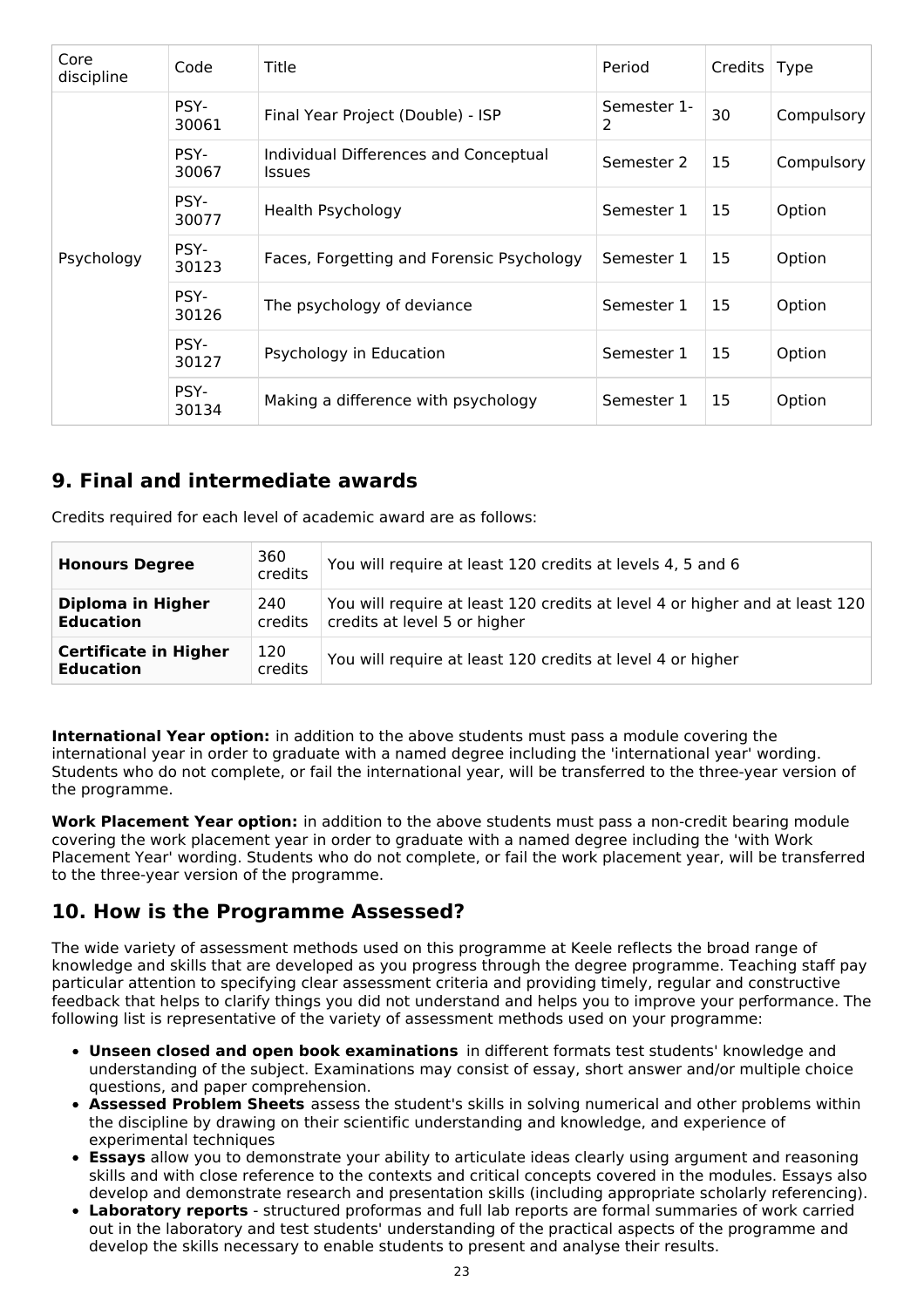- **Class tests** taken either conventionally or online via the Keele Learning Environment (KLE) assess students' subject knowledge and their ability to apply it in a more structured and focused way.
- **Technical reports** are formal, structured summaries of work that test students' understanding of the practical aspects of the programme and develop the skills necessary to enable students to present and analyse their results.
- **Information retrieval exercises** require students to locate and analyse information of different types from the internet, various databases, scientific publications and textbooks. The information is then presented in a prescribed written format.
- **IT assignments and computer-based exercises** (e.g. spreadsheets exercises) various activities designed to assess students ability to use software to retrieve, analyse and present scientific data in a variety of formats.
- **Dissertations** enable students to explore in depth an area of particular interest through a substantial piece of focused research and writing, and test their ability to formulate and answer research questions.
- **Field course notebook and portfolios** assess work that has been carried out in the field, and typically include field notebooks, research proposals, short quizzes and both oral and written presentations. The specific assessment portfolio will vary according to the field course destination and subject focus.
- **Short reports** for which students are required to write up their own account of small group studies and discussions on particular topics.
- **Research projects and reports** test student's knowledge of different research methodologies and the limits and provisional nature of knowledge. They also enable students to demonstrate their ability to formulate research questions and to answer them using appropriate methods.
- **Oral and poster presentations and reports** assess individual students' subject knowledge and  $\bullet$ understanding. They also test their ability to work effectively as members of a team, to communicate what they know orally and visually, and to reflect on these processes as part of their own personal development.
- **Portfolios** may consist of a range of different pieces of work but routinely include a requirement that students provide some evidence of critical reflection on the development of their own learning.
- **Peer assessment:** In some cases students will be involved in marking other students' work, usually with a prescriptive marking guide. This helps students to appreciate where marks are gained and lost and gives them the opportunity to see the common mistakes made by other students.
- **Reviews** of other scholars' work test students' ability to identify and summarise the key points of a text and to evaluate the quality of arguments and the evidence used to support them. In the case of work based on empirical research, reviews also assess students' knowledge of research methodologies and their ability to make critical judgements about the appropriateness of different strategies for collecting and analysing data.
- **Video/screencast presentations** require students to produce a short video or screencast on a given topic and assess students' knowledge and understanding, and ability to communicate what they know orally and visually, and to reflect on these processes as part of their own personal development.
- **Experimental projects** test students' knowledge of research methodologies and their ability to carry them out. They also enable students to demonstrate their ability to formulate research questions, design experiments, carry them out and analyse the results.

Marks are awarded for summative assessments designed to assess your achievement of learning outcomes. You will also be assessed formatively to enable you to monitor your own progress and to assist staff in identifying and addressing any specific learning needs. Feedback, including guidance on how you can improve the quality of your work, is also provided on all summative assessments within three working weeks of submission, unless there are compelling circumstances that make this impossible, and more informally in the course of tutorial and seminar discussions.

# **11. Contact Time and Expected Workload**

This contact time measure is intended to provide you with an indication of the type of activity you are likely to undertake during this programme. The data is compiled based on module choices and learning patterns of students on similar programmes in previous years. Every effort is made to ensure this data is a realistic representation of what you are likely to experience, but changes to programmes, teaching methods and assessment methods mean this data is representative and not specific.

Undergraduate courses at Keele contain an element of module choice; therefore, individual students will experience a different mix of contact time and assessment types dependent upon their own individual choice of modules. The figures below are an example of activities that a student may expect on your chosen course by year stage of study. Contact time includes scheduled activities such as: lecture, seminar, tutorial, project supervision, demonstration, practical classes and labs, supervised time in labs/workshop, fieldwork and external visits. The figures are based on 1,200 hours of student effort each year for full-time students.

## **Activity**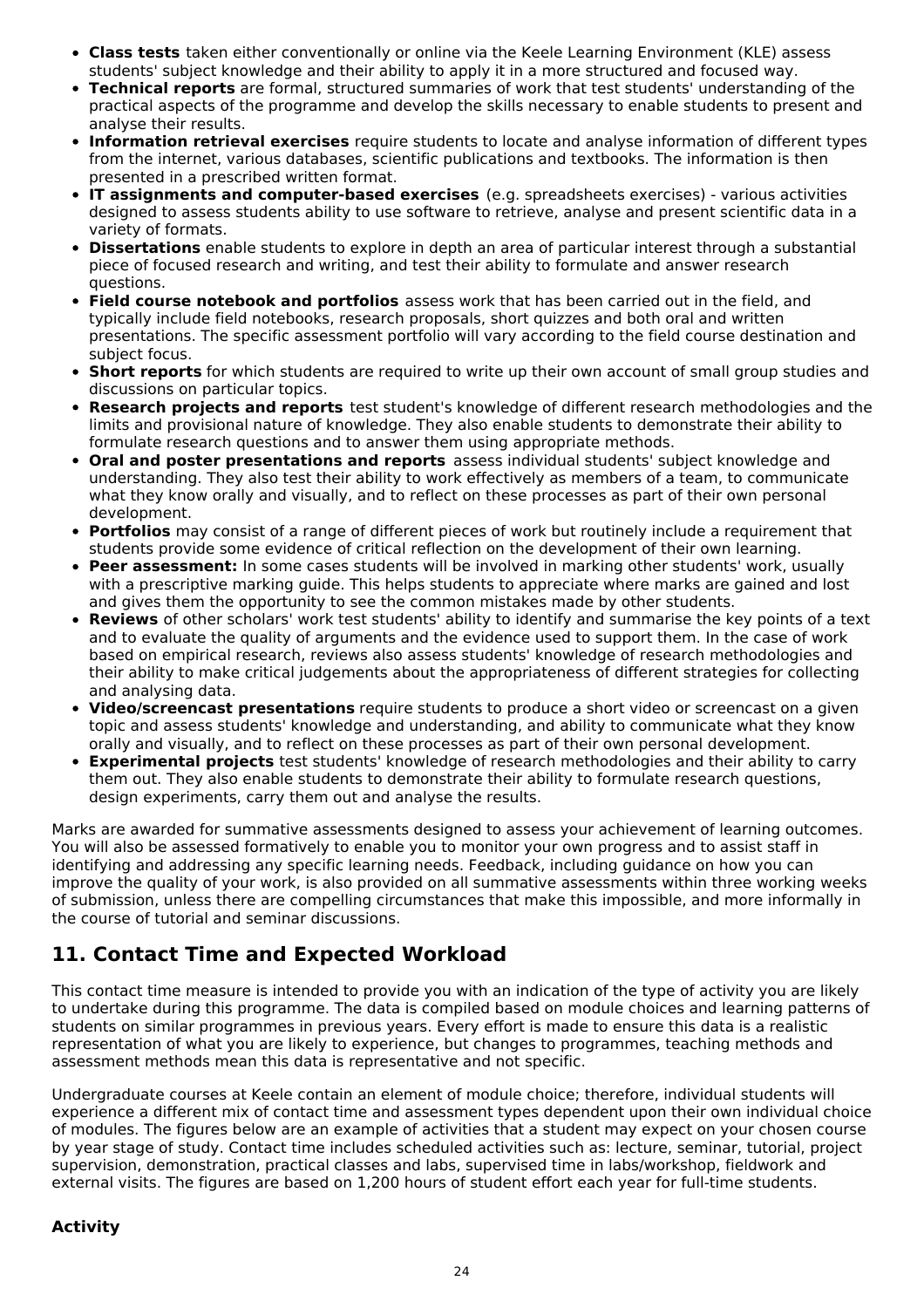|                     | <b>Scheduled learning and teaching</b><br>activities | <b>Guided independent</b><br><b>Study</b> | <b>Placements</b> |
|---------------------|------------------------------------------------------|-------------------------------------------|-------------------|
| Year 1 (Level<br>4) | 32%                                                  | 68%                                       | 0%                |
| Year 2 (Level<br>5) | 30%                                                  | 70%                                       | 0%                |
| Year 3 (Level<br>6) | 11%                                                  | 89%                                       | 0%                |

# **12. Accreditation**

The BSc Natural Sciences with Psychology as a core discipline is accredited by the British Psychological Society.

# **13. University Regulations**

The University Regulations form the framework for learning, teaching and assessment and other aspects of the student experience. Further information about the University Regulations can be found at: <http://www.keele.ac.uk/student-agreement/>

If this programme has any exemptions, variations or additions to the University Regulations these will be detailed in an Annex at the end of this document titled 'Programme-specific regulations'.

## **14. Other Learning Opportunities**

## **Study Abroad (International Year)**

A summary of the International Year, which is a potential option for students after completion of year 2 (Level 5), is provided in the Annex for the International Year.

## **Work Placement Year**

A summary of the Work Placement Year, which is a potential option for students after completion of year 2 (Level 5), is provided in the Annex for the Work Placement Year.

## **Other opportunities**

#### **Fieldwork**

Fieldwork is an essential part of a scientist's training in Biology, Earth Science, Physical Geography and Environmental Science, providing both the opportunity to acquire and practice field-based skills, to develop skills of observation and recording and to work as effective members of a team.

Keele is ideally located to be able to integrate a large component of field work into its environmental science programmes with a wide range of habitats in easy reach, including the Keele campus itself with its lake system and extensive woodlands, in addition to the mining and industrial heritage of the local area providing ideal opportunities for the study of the impact of these activities on the environment.

# **15. Additional Costs**

## **Biology - Field Course Costs**

Students taking Biology as a core or supporting science, who choose to take module LSC-20055, will do an 8 day compulsory field course accommodated at Bangor University during the summer vacation between the first and second years. The School of Life Sciences meets the cost of this, but the student will be expected to pay for their own travel to Bangor, and maintenance costs during the field course (for example food, appropriate clothing, etc.).

## **Environmental Science - Field Course Costs**

Students taking Environmental Science as a core science will do a compulsory field course, chosen from the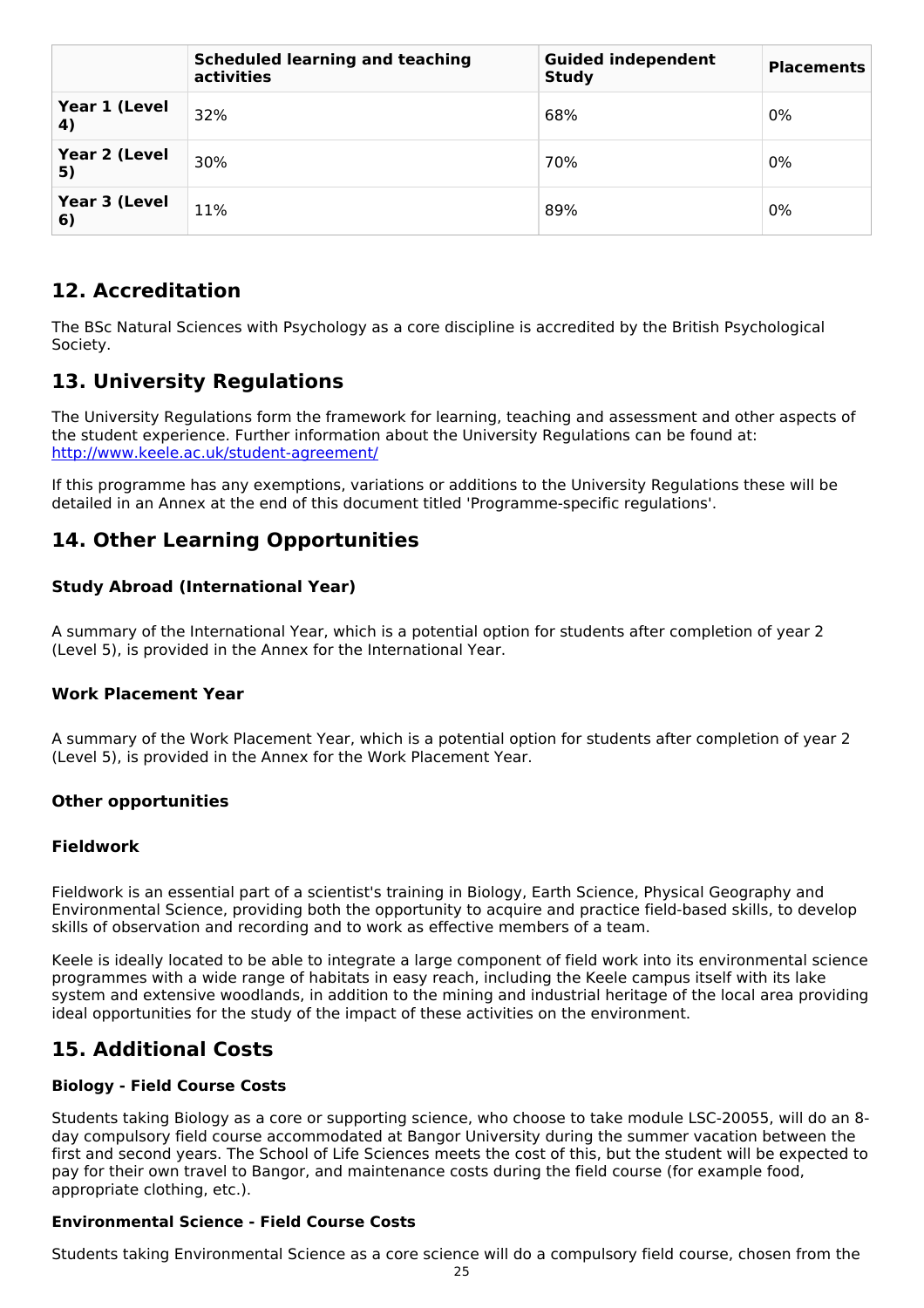range available, as part of module ESC-20079. The School of Geography, Geology and the Environment meets the travel and accommodation costs of this field course but students should note that field courses may be fully or only partly catered for, depending on the field course chosen. Others field courses are entirely self-catered and students are expected to purchase meals (e.g. lunch and/or evening meal).

All Natural Sciences students undertake an independent research project in their final year. For some students, this MAY include additional field work that is normally carried out during the summer vacation between years 2 and 3. Students are responsible for organising their own transport and accommodation as well as paying any costs incurred whilst carrying out fieldwork. These costs are extremely variable as they are dependent on the nature of a student's project and where the student chooses to carry out their project. Costs are minimal if the project work is undertaken in the students' local area.

IMPORTANT: Students are expected to have adequate clothing for field trips. We reserve the right to change the venues of field courses due to both cost and academic considerations.

| <b>Activity</b>                                                                                                                                                                                                                                | <b>Estimated Cost</b>                                                                          |
|------------------------------------------------------------------------------------------------------------------------------------------------------------------------------------------------------------------------------------------------|------------------------------------------------------------------------------------------------|
| Field courses - compulsory for students taking module LSC-20055 (8-day<br>residential field course hosted at Bangor University and paid for by the<br>School of Life Sciences).                                                                | £0                                                                                             |
| Travel - compulsory travel to Bangor University for students taking module<br>LSC20055                                                                                                                                                         | Variable                                                                                       |
| Field courses - compulsory for students taking module ESC-20079 (week-<br>long residential field course paid for by the School of Geography, Geology<br>and the Environment                                                                    | £0                                                                                             |
| Field courses - compulsory for students taking module ESC-10061<br>(weekend residential field course semester 1 paid for by the School of<br>Geography, Geology and the Environment)                                                           | £0                                                                                             |
| Field courses - compulsory for students taking module ESC-10061 (5 day<br>Easter vacation residential field course semester 2 paid for by the School of<br>Geography, Geology and the Environment); packed lunches to be bought<br>by students | Variable - expect £15-25                                                                       |
| Field courses - compulsory for students taking module ESC-20036 (one-day<br>field course paid for by the School of Geography, Geology and the<br>Environment)                                                                                  | £0                                                                                             |
| Field courses - compulsory for students taking module ESC-20037 (one-day<br>field course paid for by the School of Geography, Geology and the<br>Environment)                                                                                  | £0                                                                                             |
| Field courses - compulsory for students taking module ESC-20084 (one-day<br>field course paid for by the School of Geography, Geology and the<br>Environment).                                                                                 | £0                                                                                             |
| Equipment - waterproof clothing and suitable footwear for field courses if<br>taking Biology, Environmental Science or Earth Sciences as a core science.                                                                                       | £150                                                                                           |
| <b>Total estimated additional costs</b>                                                                                                                                                                                                        | Variable - depends on<br>student's pathway<br>through the Natural<br><b>Sciences programme</b> |

These costs have been forecast by the University as accurately as possible but may be subject to change as a result of factors outside of our control (for example, increase in costs for external services). Forecast costs are reviewed on an annual basis to ensure they remain representative. Where additional costs are in direct control of the University we will ensure increases do not exceed 5%.

As to be expected there will be additional costs for inter-library loans and potential overdue library fines, print and graduation. We do not anticipate any further costs for this programme.

# **16. Annex - International Year**

## **Natural Sciences with International Year**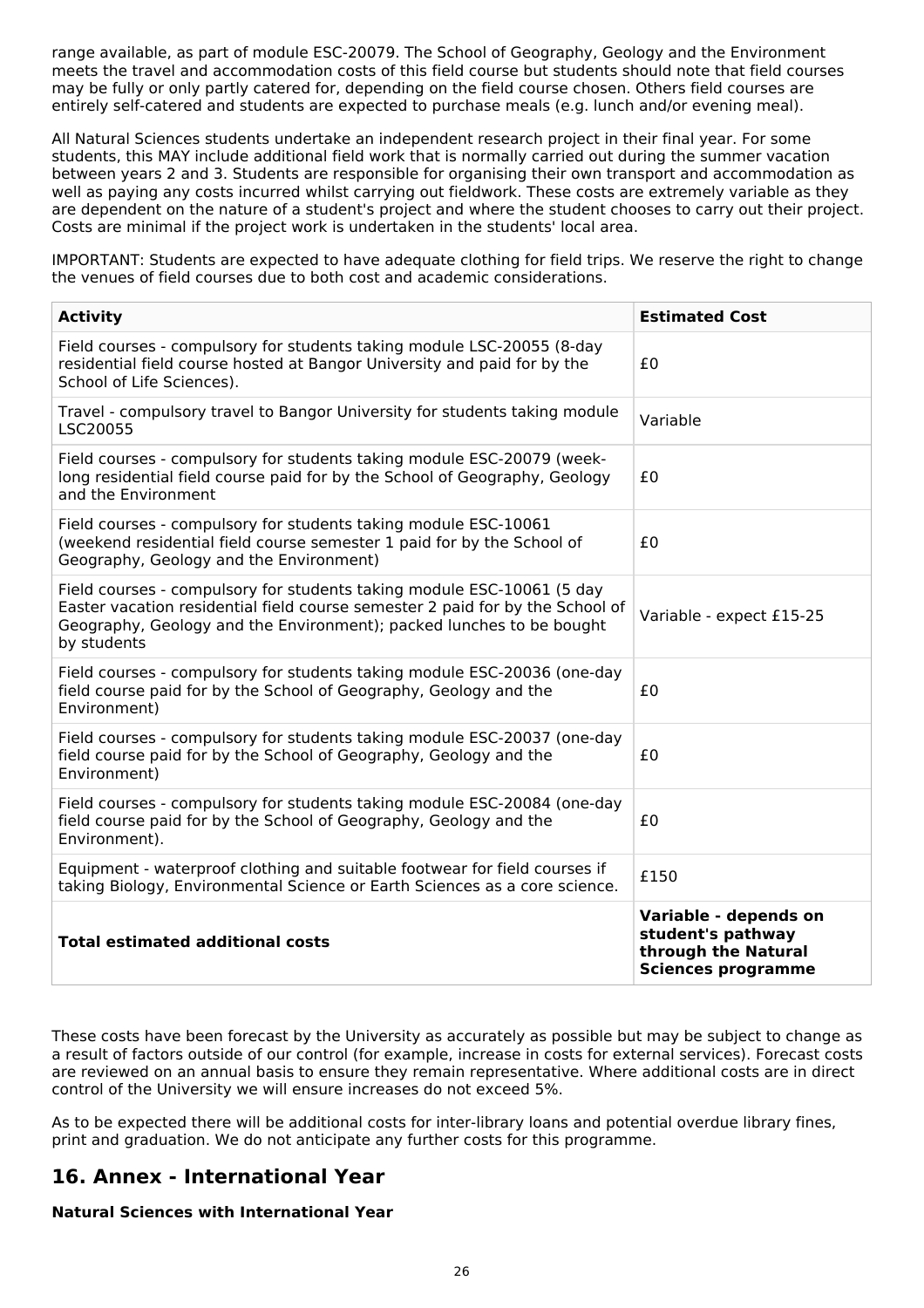#### **International Year Programme**

Students registered for this Single Honours programme may either be admitted for or apply to transfer during their period of study at Level 5 to the International Year option. Students accepted onto this option will have an extra year of study (the International Year) at an international partner institution after they have completed Year 2 (Level 5) at Keele.

Students who successfully complete both the second year (Level 5) and the International Year will be permitted to progress to Level 6. Students who fail to satisfy the examiners in respect of the International Year will normally revert to the standard programme and progress to Level 6 on that basis. The failure will be recorded on the student's final transcript.

Study at Level 4, Level 5 and Level 6 will be as per the main body of this document. The additional detail contained in this annex will pertain solely to students registered for the International Year option.

### **International Year Programme Aims**

In addition to the programme aims specified in the main body of this document, the international year programme of study aims to provide students with:

- 1. Personal development as a student and a researcher with an appreciation of the international dimension of their subject
- 2. Experience of a different culture, academically, professionally and socially

#### **Entry Requirements for the International Year**

Students may apply to the 4-year programme during Level 5. Admission to the International Year is subject to successful application, interview and references from appropriate staff.

The criteria to be applied are:

- Academic Performance (an average of 55% across all modules at Level 5 is required. Students with up to 15 credits of re-assessment who meet the 55% requirement may progress to the International Year. Where no Semester 1 marks have been awarded performance in 1st year marks and ongoing 2nd year assessments are taken into account)
- General Aptitude (to be demonstrated by application for study abroad, interview during the 2nd semester of year 2 (Level 5), and by recommendation of the student's personal tutor, 1st and 2nd year tutors and programme director)

Students may not register for both an International Year and a Placement Year.

#### **Student Support**

Students will be supported whilst on the International Year via the following methods:

- Phone or Skype conversations with Study Abroad tutor, in line with recommended Personal Tutoring meeting points.
- Support from the University's Global Education Team

#### **Learning Outcomes**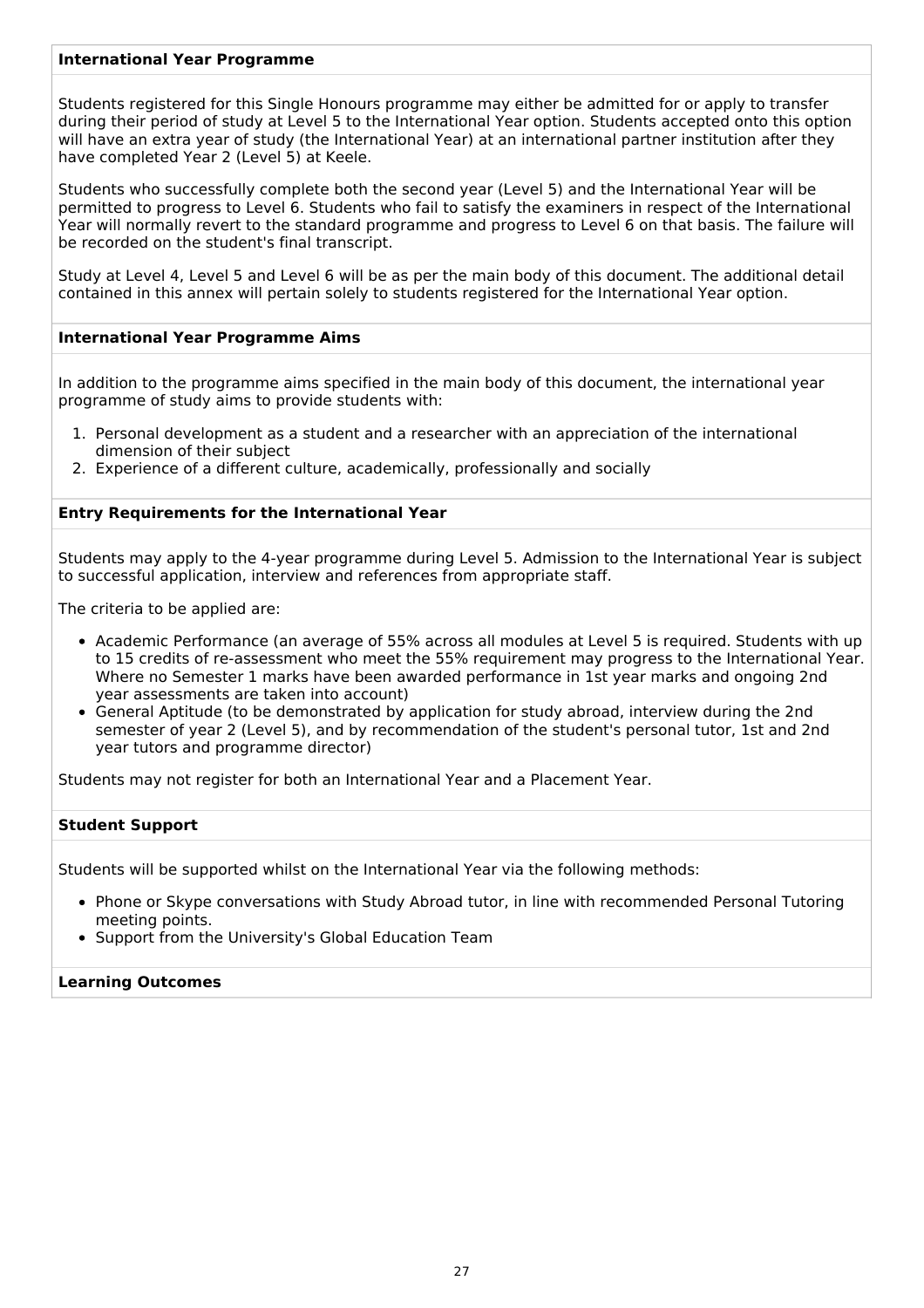In addition to the learning outcomes specified in the main text of the Programme Specification, students who complete a Keele undergraduate programme with International Year will be able to:

- 1. Describe, discuss and reflect upon the cultural and international differences and similarities of different learning environments
- 2. Discuss the benefits and challenges of global citizenship and internationalisation
- 3. Explain how their perspective on their academic discipline has been influenced by locating it within an international setting.
- 4. Apply their experiences abroad to the specific Graduate Attributes associated with their Natural Sciences degree programme;
- 5. Integrate, apply and develop interdisciplinary principles and perspectives to solve global-scale problems.

In addition, students who complete the International Year will be able to:

These learning outcomes will all be assessed by the submission of a satisfactory individual learning agreement, the successful completion of assessments at the partner institution and the submission of the reflective portfolio element of the international year module.

#### **Regulations**

Students registered for the International Year are subject to the programme-specific regulations (if any) and the University regulations. In addition, during the International Year, the following regulations will apply:

Students undertaking the International Year must complete 120 credits, which must comprise at least 40% in the student's discipline area.

This may impact on your choice of modules to study, for example you will have to choose certain modules to ensure you have the discipline specific credits required.

Students are barred from studying any module with significant overlap to the Level 6 modules they will study on their return. Significant overlap with Level 5 modules previously studied should also be avoided.

#### **Additional costs for the International Year**

Tuition fees for students on the International Year will be charged at 15% of the annual tuition fees for that year of study, as set out in Section 1. The International Year can be included in your Student Finance allocation, to find out more about your personal eligibility see: [www.gov.uk](http://www.gov.uk/)

Students will have to bear the costs of travelling to and from their destination university, accommodation, food and personal costs. Depending on the destination they are studying at additional costs may include visas, study permits, residence permits, and compulsory health checks. Students should expect the total costs of studying abroad be greater than if they study in the UK, information is made available from the Global Education Team throughout the process, as costs will vary depending on destination.

Students who meet external eligibility criteria may be eligible for grants as part of this programme. Students studying outside of this programme may be eligible income dependent bursaries at Keele.

Students travel on a comprehensive Keele University insurance plan, for which there are currently no additional charges. Some Governments and/or universities require additional compulsory health coverage plans; costs for this will be advised during the application process.

## **17. Annex - Work Placement Year**

## **Natural Sciences with Work Placement Year**

**Work Placement Year summary**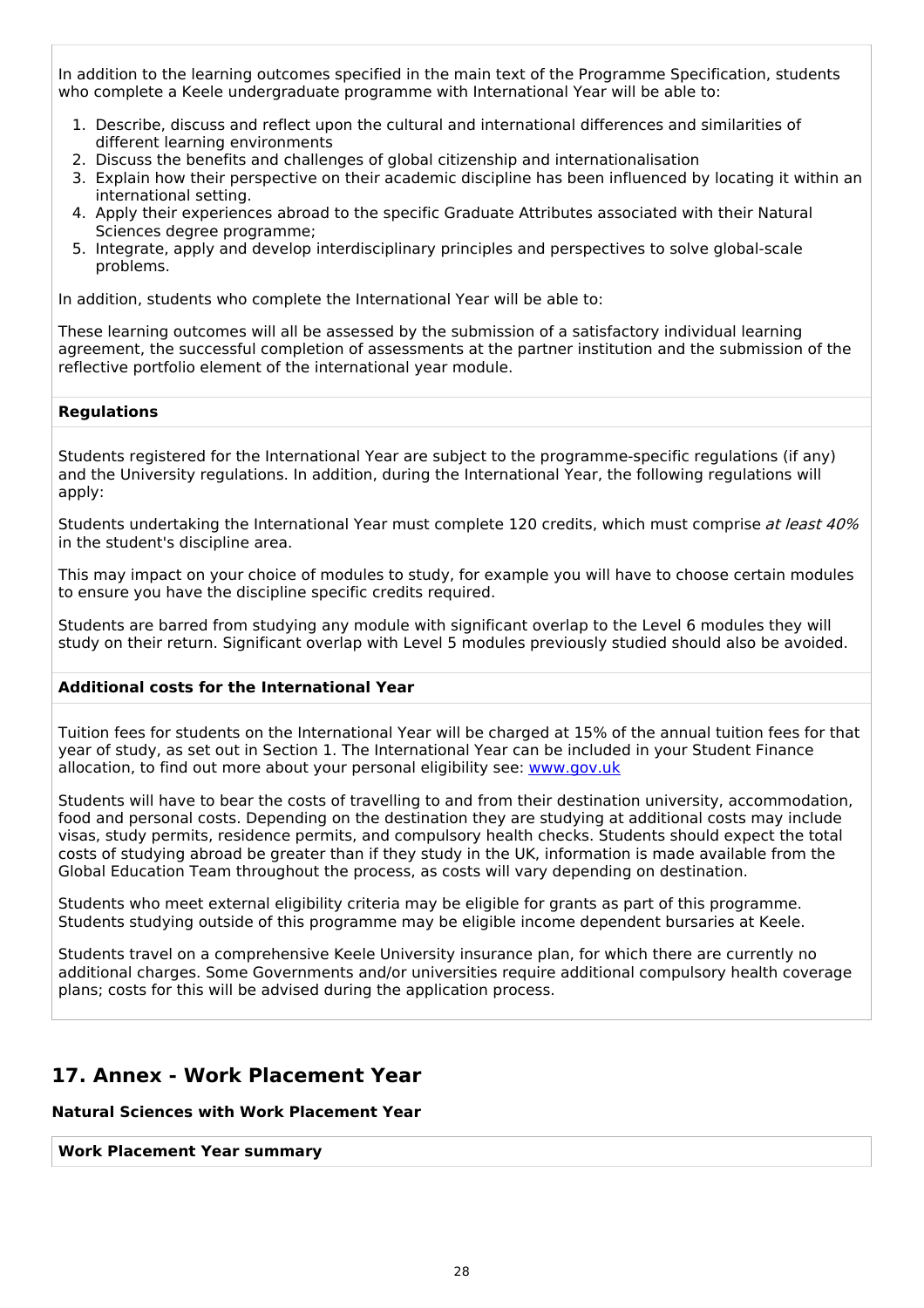Students registered for this programme may either be admitted for or apply to transfer during their studies to the 'with Work Placement Year' option (NB: for Combined Honours students the rules relating to the work placement year in the subject where the placement is organised are to be followed). Students accepted onto this programme will have an extra year of study (the Work Placement Year) with a relevant placement provider after they have completed Year 2 (Level 5) at Keele.

Students who successfully complete both the second year (Level 5) and the Work Placement Year will be permitted to progress to Level 6. Students who fail to satisfactorily complete the Work Placement Year will normally revert to the 3-year programme and progress to Level 6 on that basis. The failure will be recorded on the student's final transcript.

Study at Level 4, Level 5 and Level 6 will be as per the main body of this document. The additional detail contained in this annex will pertain solely to students registered for the Work Placement Year option.

### **Work Placement Year Programme Aims**

In addition to the programme aims specified in the main body of this document, the Work Placement Year aims to provide students with:

- 1. Substantial experience of work with a relevant placement provider, including familiarisation with the professional working environment;
- 2. The opportunity to apply academic theory to real situations in the work place and to expand employability skills.

#### **Entry Requirements for the Work Placement Year**

To proceed to the Work Placement Year, students must normally achieve an average of 55% across all Year-1 and Year-2 Semester 1 modules. If students do not meet these requirements, they will revert to the 3-year programme. Students have the opportunity to apply directly for the 4-year 'with work placement year' degree programme, or to transfer onto the 4-year programme at the end of Year-1 and in Year-2 at the end of Semester 1. Students who are initially registered for the 4-year degree programme may transfer onto the 3-year degree programme at any point in time, prior to undertaking the year-long work placement. Students who fail to pass the work placement year, and those who fail to meet the minimum requirements of the work placement year module (minimum 30 weeks full time (1,050 hours), or equivalent, work placement), will be automatically transferred onto the 3-year degree programme.

The criteria to be applied are:

- A good University attendance record and be in 'good academic standing'.
- Passed all Year-1 and Year-2 Semester 1 modules
- Students undertaking work placements will be expected to complete a Health and Safety checklist prior to commencing their work experience and will be required to satisfy the Health and Safety regulations of the company or organisation at which they are based.
- (International students only) Due to visa requirements, it is not possible for international students who require a Tier 4 Visa to apply for direct entry onto the 4-year with Work Placement Year degree programme. Students wishing to transfer onto this programme should discuss this with student support, the academic tutor for the work placement year, and the Programme Lead. Students should be aware that there are visa implications for this transfer, and it is the student's responsibility to complete any and all necessary processes to be eligible for this programme. There may be additional costs, including applying for a new Visa from outside of the UK for international students associated with a transfer to the work placement programme.

Students may not register for both an International Year and a Work Placement Year.

#### **Student Support**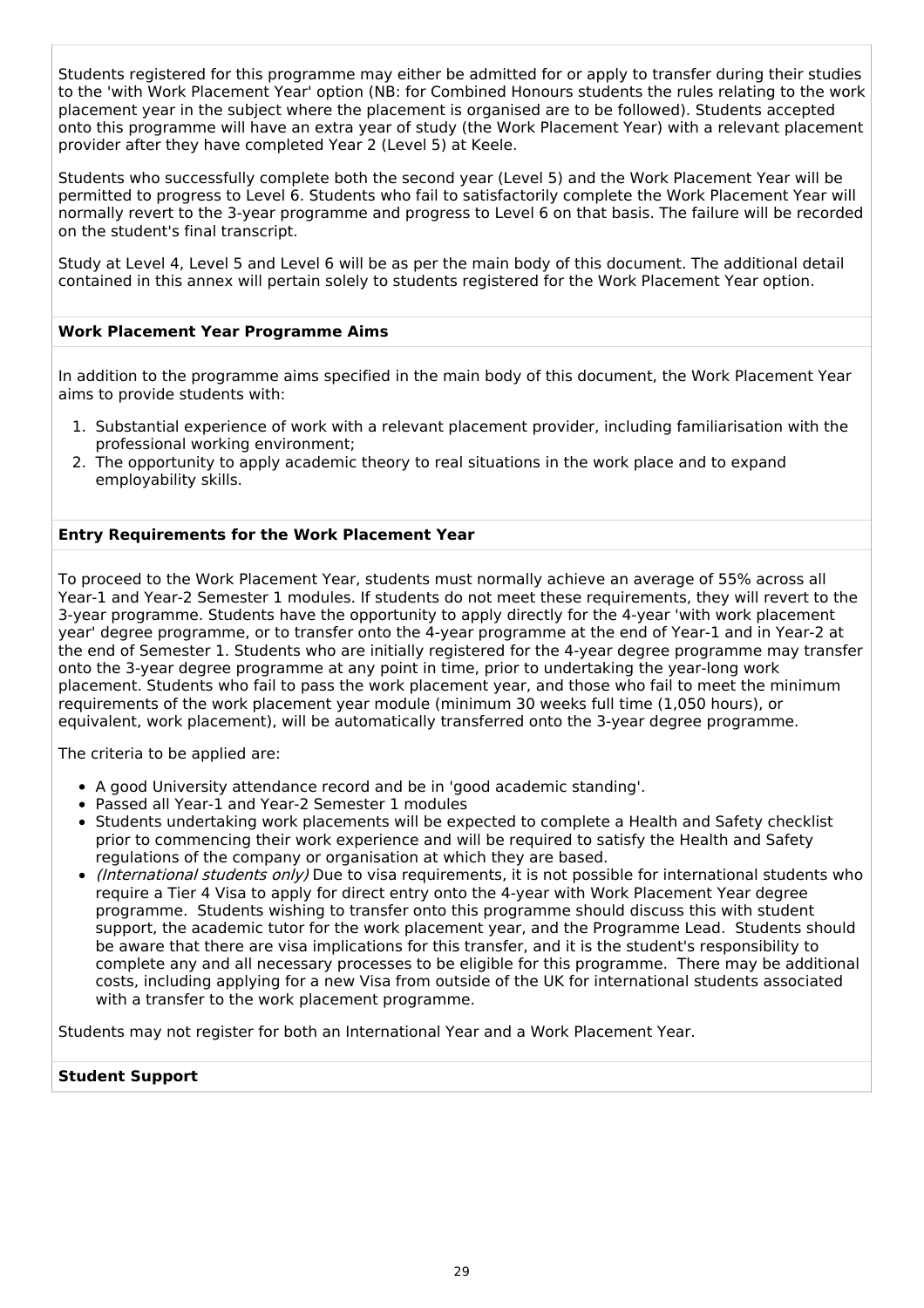Students will be supported whilst on the Work Placement Year via the following methods:

- Regular contact between the student and a named member of staff who will be assigned to the student as their University supervisor. The University supervisor will be in regular contact with the student throughout the year, and be on hand to provide advice (pastoral or academic) and liaise with the Placement supervisor on the student's behalf if required.
- Two formal contacts with the student during the placement year: the University supervisor will visit the student in their placement organization at around the 5 weeks afters placement has commenced, and then visit again (or conduct a telephone/video call tutorial) at around 15 weeks into the placement.
- Weekly supervision sessions will take place with the placement supervisor (or his/her nominee) throughout the duration of the placement.

#### **Learning Outcomes**

In addition to the learning outcomes specified in the main text of the Programme Specification, students who complete the 'with Work Placement Year' option will be able to:

- 1. evaluate their own employability skills (via a SWOT analysis);
- 2. create Intended Learning Outcomes for their placement in order to develop the skills areas which they have identified as needing further enhancement;
- 3. develop, through practice in the work place, the work-related skills identified through their SWOT
- 4. analysis and Intended Learning Outcomes;
- 5. apply academic theory learned as part of their taught degree to real situations in the work place;
- 6. reflect on their work placement activities and evaluate the impact on their own employability skills;
- 7. explain how the sector of the placement operates and identify the skills required to pursue careers within the sector.

These learning outcomes will be assessed through the non-credit bearing Work Placement Year module (ESC-30042) which involves:

- 1. the submission of a mid-placement portfolio comprising a SWOT analysis, action plan and an evaluation of the student's performance based on the placement supervisor's initial report;
- 2. the submission of a final placement report comprising a reflective diary and an evaluation of the student's performance based on the placement supervisor's final report.

#### **Regulations**

Students registered for the 'with Work Placement Year' option are subject to programme-specific regulations (if any) and the University regulations. In addition, during the Work Placement Year, the following regulations will apply:

- Students undertaking the Work Placement Year must successfully complete the zero-credit rated module ESC-30042
- In order to ensure a high quality placement experience, each placement agency will sign up to a placement contract (analogous to a service level agreement).
- Once a student has been accepted by a placement organisation, the student will make a preplacement visit and a member of staff identified within the placement contract will be assigned as the placement supervisor. The placement supervisor will be responsible for ensuring that the placement experience meets the agreed contract agreed with the University.
- The placement student will also sign up an agreement outlining his/her responsibilities in relation to the requirements of each organisation.

Students will be expected to behave professionally in terms of:

(i) conforming to the work practices of the organisation; and

(ii) remembering that they are representatives of the University and their actions will reflect on the School and have an impact on that organisation's willingness (or otherwise) to remain engaged with the placement.

**Additional costs for the Work Placement Year**